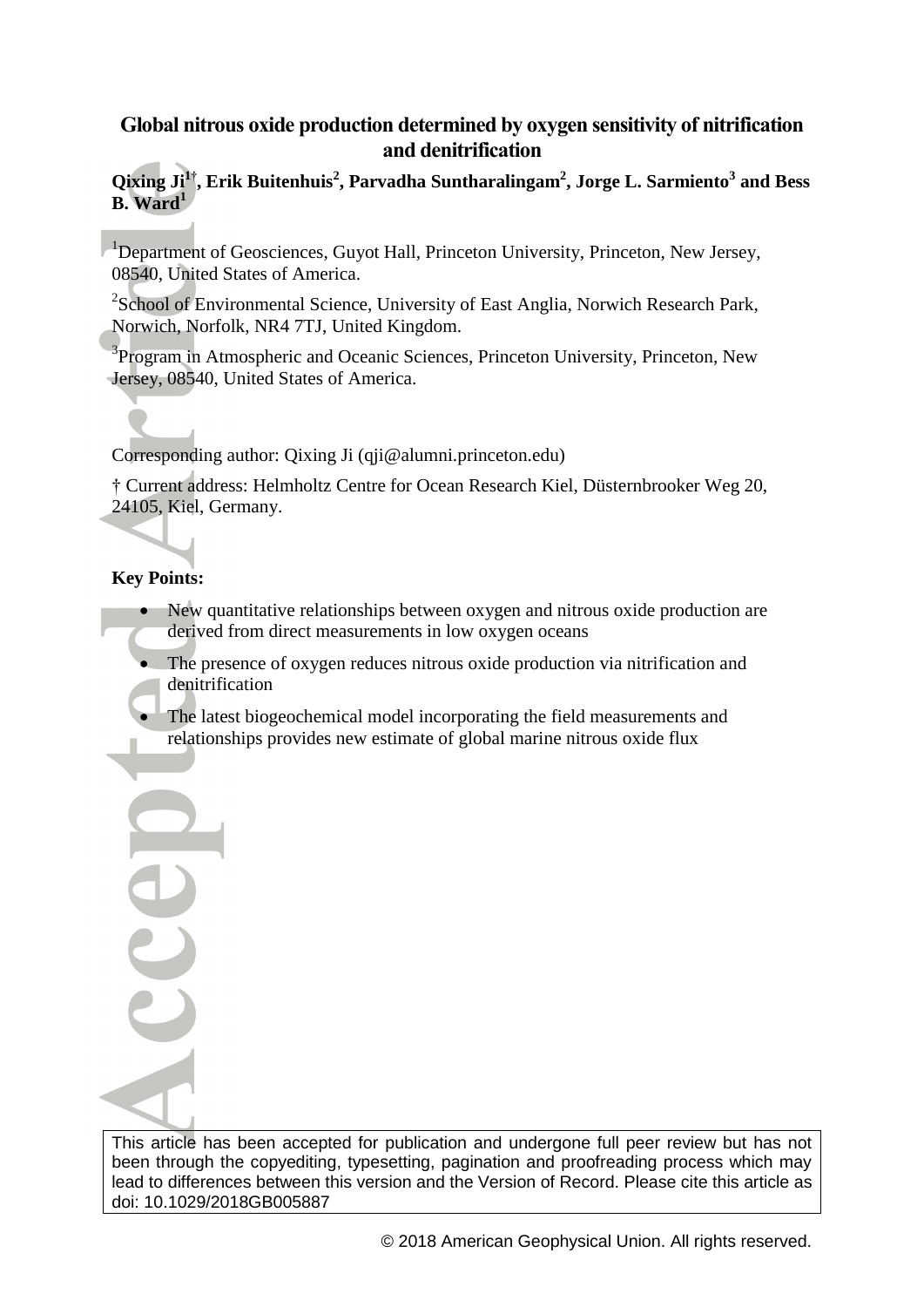#### **Abstract**

The ocean is estimated to contribute up to  $\sim$ 20% of global fluxes of atmospheric nitrous oxide  $(N_2O)$ , an important greenhouse gas and ozone depletion agent. Marine oxygen minimum zones (OMZs) contribute disproportionately to this flux. To further understand the partition of nitrification and denitrification and their environmental controls on marine  $N_2O$ fluxes, we report new relationships between oxygen concentration and rates of  $N_2O$ production from nitrification and denitrification directly measured with  $15N$  tracers in the Eastern Tropical Pacific. Highest  $N_2O$  production rates occurred near the oxic-anoxic interface, where there is strong potential for  $N<sub>2</sub>O$  efflux to the atmosphere. The dominant N<sub>2</sub>O source in OMZs was nitrate reduction, the rates of which were one to two orders of magnitude higher than those of ammonium oxidation. The presence of oxygen significantly inhibited the production of  $N_2O$  from both nitrification and denitrification. These experimental data provide new constraints to a multi-component global ocean biogeochemical model, which yielded annual oceanic N<sub>2</sub>O efflux of  $1.7 - 4.4$  Tg-N (median 2.8 Tg-N, 1 Tg =  $10^{12}$  g), with denitrification contributing 20% to the oceanic flux. Thus, denitrification should be viewed as a net  $N_2O$  production pathway in the marine environment.

# **1 Introduction**

The unprecedented rate of increase in atmospheric nitrous oxide  $(N_2O)$  concentration since the Industrial Revolution [\(Blasing, 2016\)](#page-19-0) is alarming because  $N_2O$  is a strong greenhouse gas and, following the successful mitigation of halocarbons, will be the most important ozone depletion agent by the end of the 21<sup>st</sup> century [\(Ravishankara](#page-21-0) *et al.*, 2009).  $N<sub>2</sub>O$  from soil, coastal waters and the open ocean is emitted into the troposphere, where  $N<sub>2</sub>O$ is chemically inert, resulting in the pronounced increase of  $N_2O$  burden. The average lifetime of N2O in the atmosphere is estimated to be more than 100 years [\(Prather](#page-21-1) *et al.*, 2012); photolytic destruction in the stratosphere is the major sink. Intense  $N_2O$  emissions in the open ocean occur in upwelling regions where oxygen minimum zones (OMZs) are located [\(Codispoti, 2010\)](#page-20-0). OMZs are characterized by sharp oxygen  $(O_2)$  gradients (oxycline strength  $>2.5$  µmol L<sup>-1</sup> m<sup>-1</sup>) overlying an anoxic layer of hundreds of meters in depth. Extreme  $N_2O$  supersaturation with respect to the atmosphere occurs in the oxycline, indicating active  $N_2O$  production and the potential for efflux to the atmosphere [\(Elkins](#page-20-1) *et al.*, [1978;](#page-20-1) [Codispoti and Christensen, 1985;](#page-20-2) [Law and Owens, 1990\)](#page-21-2). Although the OMZs occupy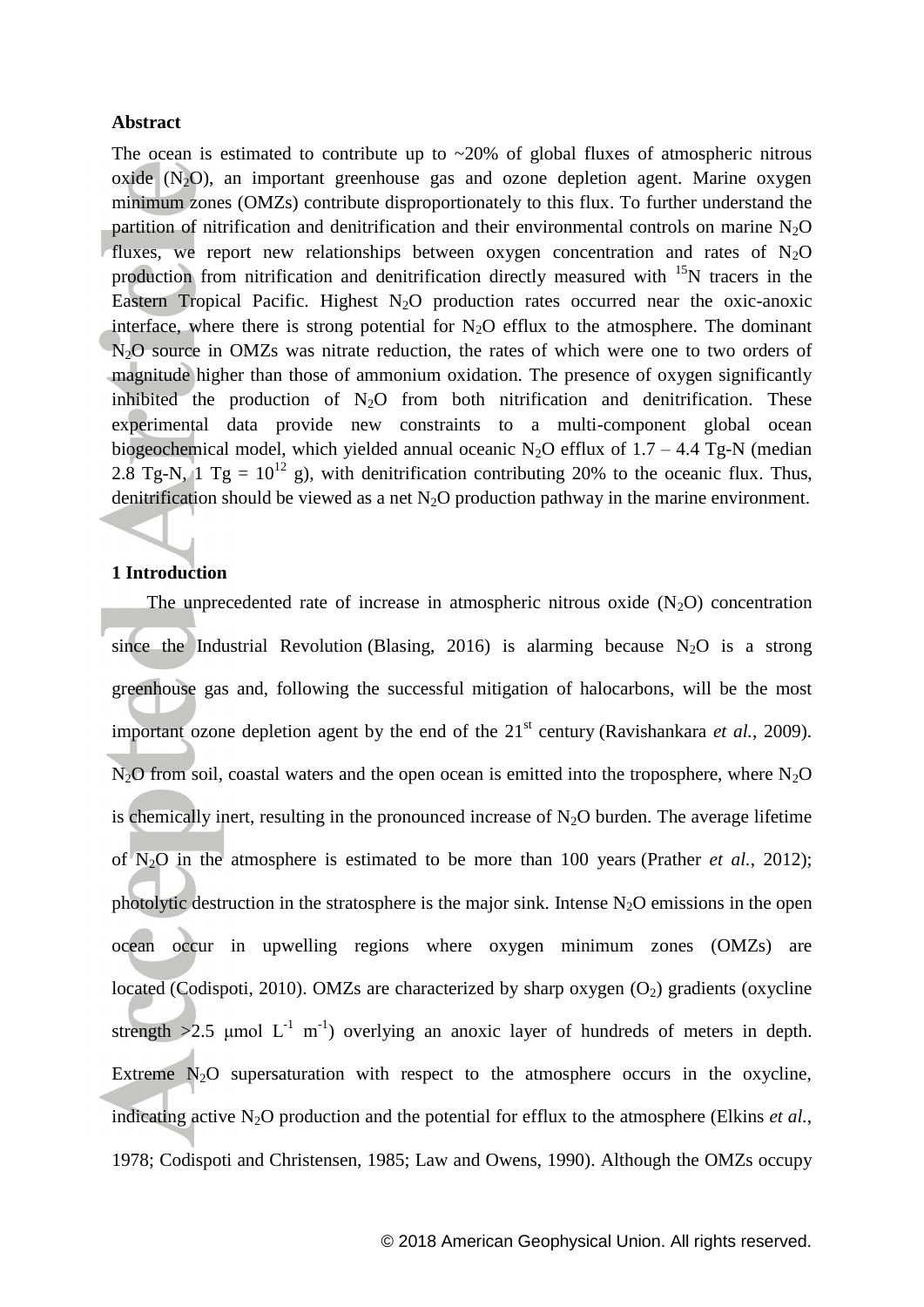< 1% of the ocean volume [\(Codispoti](#page-20-3) *et al.*, 2001), they potentially contribute up to 50% of marine  $N_2O$  efflux [\(Codispoti, 2010\)](#page-20-0). The Intergovernmental Panel on Climate Change (IPCC) reports that the ocean contributes 3.8 Tg-N yr<sup>-1</sup> (1 Tg =  $10^{12}$  g), ~ 21 % of the total  $N_2O$  emissions (Ciais *et al.*[, 2013\)](#page-20-4). However, incomplete understanding of marine  $N_2O$ production pathways and their sensitivities to environmental factors resulted in large uncertainties of current N<sub>2</sub>O emission estimates  $(1.8 - 9.4$  Tg-N yr<sup>-1</sup>), and limited our ability to predict future N2O emission under the changing ocean and climate [\(Landolfi](#page-21-3) *et al.*, 2017; [Battaglia and Joos, 2018\)](#page-19-1).

Biological N<sub>2</sub>O production in the ocean is attributed to ammonium  $(NH_4^+)$  oxidation, nitrite  $(NO<sub>2</sub>)$  reduction and nitrate  $(NO<sub>3</sub>)$  reduction (Figure 1). During aerobic  $NH<sub>4</sub>$ <sup>+</sup> oxidation to  $NO_2$ , the first step in nitrification (by both bacteria and archaea),  $N_2O$  is emitted as a byproduct, with higher N<sub>2</sub>O yield (the molar nitrogen ratio of N<sub>2</sub>O to NO<sub>2</sub><sup>-</sup> production) at lower O<sub>2</sub> conditions [\(Goreau](#page-20-5) *et al.*, 1980; [Löscher](#page-21-4) *et al.*, 2012). Under low O<sub>2</sub> and anoxic conditions,  $NO_3^-$  and  $NO_2^-$  can be reduced to  $N_2O$  through stepwise conventional denitrification (NO<sub>3</sub>  $\rightarrow$  NO<sub>2</sub>  $\rightarrow$  NO  $\rightarrow$  N<sub>2</sub>O), with organic matter as the electron donor. Nitrite reduction, which occurs in  $O<sub>2</sub>$  conditions from fully saturated to functional anoxia [\(Frame and Casciotti, 2010\)](#page-20-6), is mediated by both nitrifiers [\(Poth and Focht, 1985\)](#page-21-5) and denitrifiers [\(Cohen and Gordon, 1978\)](#page-20-7). 'Nitrifier denitrification' refers to  $NO<sub>2</sub>$  reduction to  $N_2O$  in oxygenated water column where conventional denitrification is insignificant [\(Wilson](#page-22-0) *et al.*, 2014). In the OMZs, the sharp  $O_2$  gradient provides niches for both nitrifying and denitrifying organisms to enable  $N_2O$  production from both nitrification and denitrification [\(Codispoti and Christensen, 1985\)](#page-20-2). In this study, 'nitrification' refers to  $NH_4^+$  oxidation whereas 'denitrification' refers to  $NO_3^-$  and  $NO_2^-$  reduction. At present, distinguishing nitrifier denitrification from conventional denitrification (i.e. both can conduct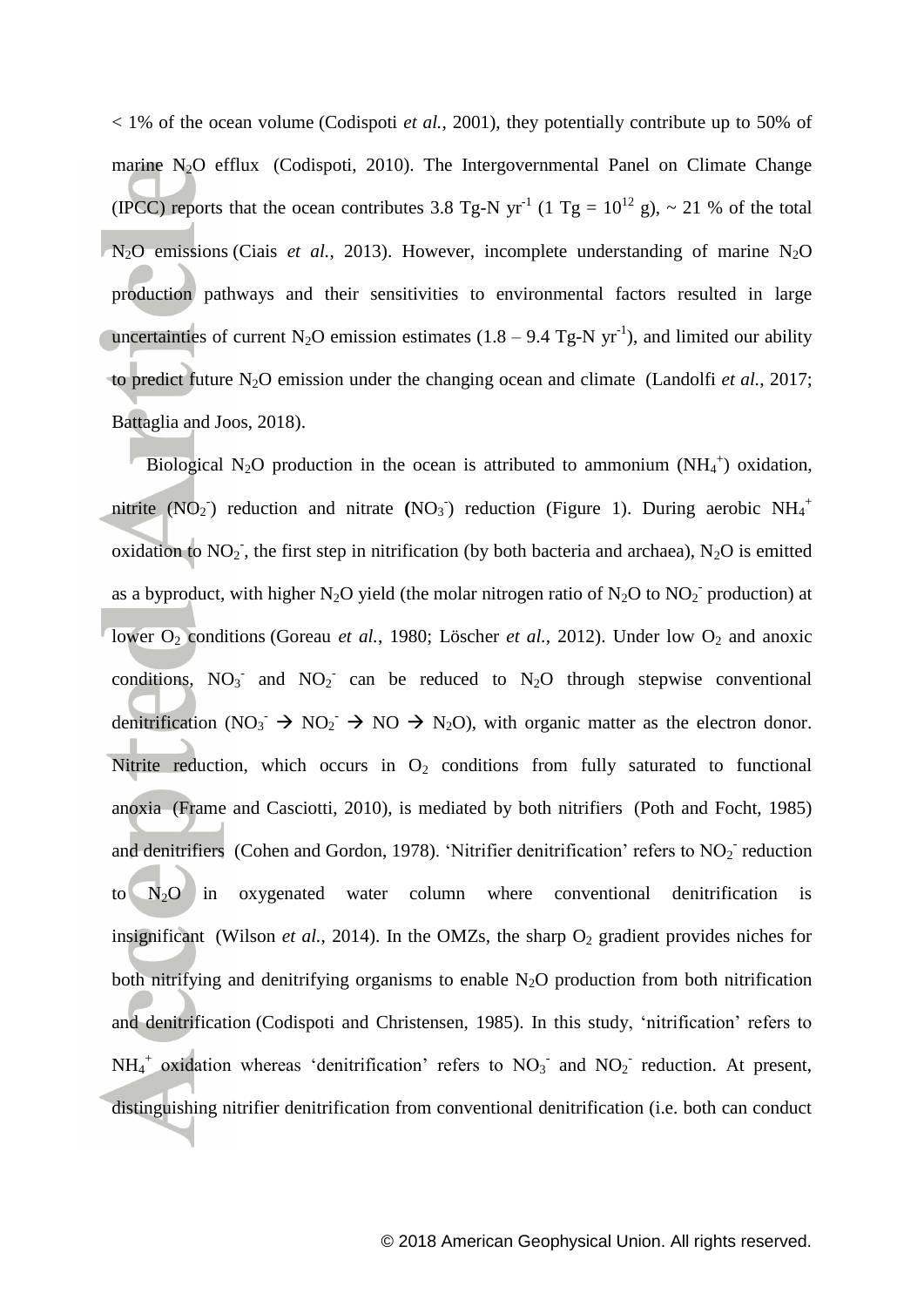$NO<sub>2</sub>$ <sup>-</sup> reduction to N<sub>2</sub>O) in natural environments is difficult due to the lack of reliable methodology.

Nitrification is regarded as the main pathway of global oceanic  $N_2O$  production because denitrification is mainly restricted to OMZs and because  $N_2O$  consumption is assumed to dominate over N2O production by denitrification in the OMZs [\(Codispoti, 2010;](#page-20-0) [Freing](#page-20-8) *et al.*, [2012\)](#page-20-8). This notion was challenged by recent observations and model analysis [\(Babbin](#page-19-2) *et al.*, [2015;](#page-19-2) Ji *et al.*[, 2015;](#page-20-9) [Bourbonnais](#page-19-3) *et al.*, 2017), which suggested high rates of  $N_2O$ production from NO<sub>3</sub> reduction in the OMZs. Lacking reliable quantification of nitrogen cycling processes in OMZs, previous biogeochemical models predominantly employed simple parameterizations representing  $N_2O$  production derived from limited culture analyses and in-situ measurements, and model analysis of the relative contribution of  $N_2O$  production from denitrification and nitrification to the total oceanic flux is uncertain [\(Suntharalingam](#page-22-1) *et al.*[, 2012;](#page-22-1) [Battaglia and Joos, 2018\)](#page-19-1).

We applied nitrogen stable isotope  $(^{15}N)$  incubation experiments to directly measure rates and pathways of N2O production in the OMZs of the Eastern Tropical South and North Pacific (ETSP and ETNP). To evaluate control of  $N_2O$  production by oxygen, we derived quantitative relationships between oxygen concentration and  $N_2O$  production from  $NH_4^+$ oxidation,  $\overline{NO_2}$  and  $\overline{NO_3}$  reduction. The rate distribution and  $O_2$  relationships were incorporated into a multi-component ocean biogeochemistry and ecosystem model to estimate global oceanic  $N_2O$  fluxes, and to partition the contributions of the nitrification and denitrification pathways.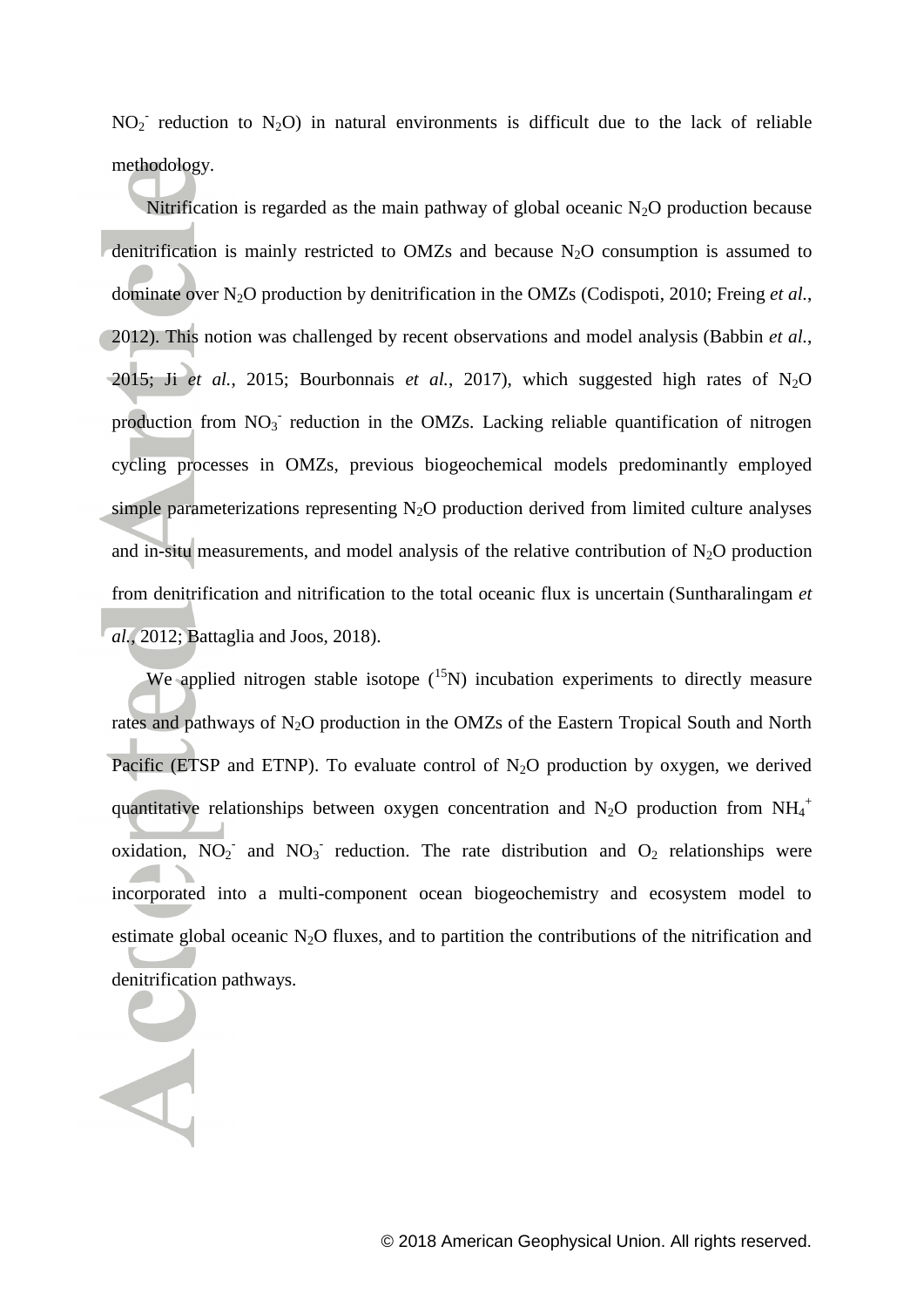#### **2 Methods**

# 2.1 Shipboard Sampling

Shipboard sampling and incubation experiments were carried out on the *R/V* Atlantis during January, 2015 (Cruise ID: AT26-26); and *R/V* Ronald H. Brown during April 2016 (Cruise ID: RB1603). Samples were collected from the North  $(15^{\circ}N - 20^{\circ}N)$  and South Pacific  $(10^{\circ}S - 20^{\circ}S)$  coastal upwelling zones off the coast of Mexico and Peru (Figure 2). Stations were chosen to represent coastal environment (<100 nautical miles from the coast) and open-ocean environment (>200 nautical miles from the coast). Water was collected in 12 L Niskin bottles mounted on a standard conductivity-temperature-depth (CTD) rosette system. During the 2015 cruise, an oxygen sensor (Seabird SBE43, Bellevue, WA) calibrated by Winkler titration (detection limit  $0.7 - 2.5$  µmol kg<sup>-1</sup>), and a real-time STOX sensor (detection limit 10 nmol  $L^{-1}$  [\(Revsbech](#page-21-6) *et al.*, 2009)) were deployed on the CTD. During the 2016 cruise, only the Seabird oxygen sensor was deployed. Dissolved inorganic nitrogen species  $(NH_4^+, NO_2^-$  and  $NO_3^-)$  were measured onboard:  $NH_4^+$  was measured fluorometrically by reaction with orthophthaldialdehyde (OPA) [\(Holmes](#page-20-10) *et al.*, 1999); NO<sub>2</sub> was measured using a colorimetric method [\(Hansen and Koroleff, 1999\)](#page-20-11) and  $NO<sub>3</sub><sup>-</sup> + NO<sub>2</sub><sup>-</sup>$  was measured using cadmium reduction protocols established by UNESCO [\(UNESCO, 1994\)](#page-22-2). See Figure S1 for typical profiles of oxygen and inorganic nitrogen during ETSP 2015 and ETNP 2016. Physical and chemical data from the ETSP in 2013 were described previously (Ji *[et al.](#page-20-9)*, [2015\)](#page-20-9).

## $2.2$  N<sub>2</sub>O production rate measurements

Incubation experiments to measure  $N_2O$  production using <sup>15</sup>N tracers were targeted at depths with water column features including the surface mixed layer, the base of the euphotic layer, local [NO<sub>2</sub>] maxima, sharp oxygen gradients (oxycline) and oxic-anoxic interfaces. Seawater was sampled from 12 L Niskin bottles into the bottom of acid washed, 60-mL glass serum bottles (Catalog# 223745, Wheaton, USA) and then allowed to overflow two to three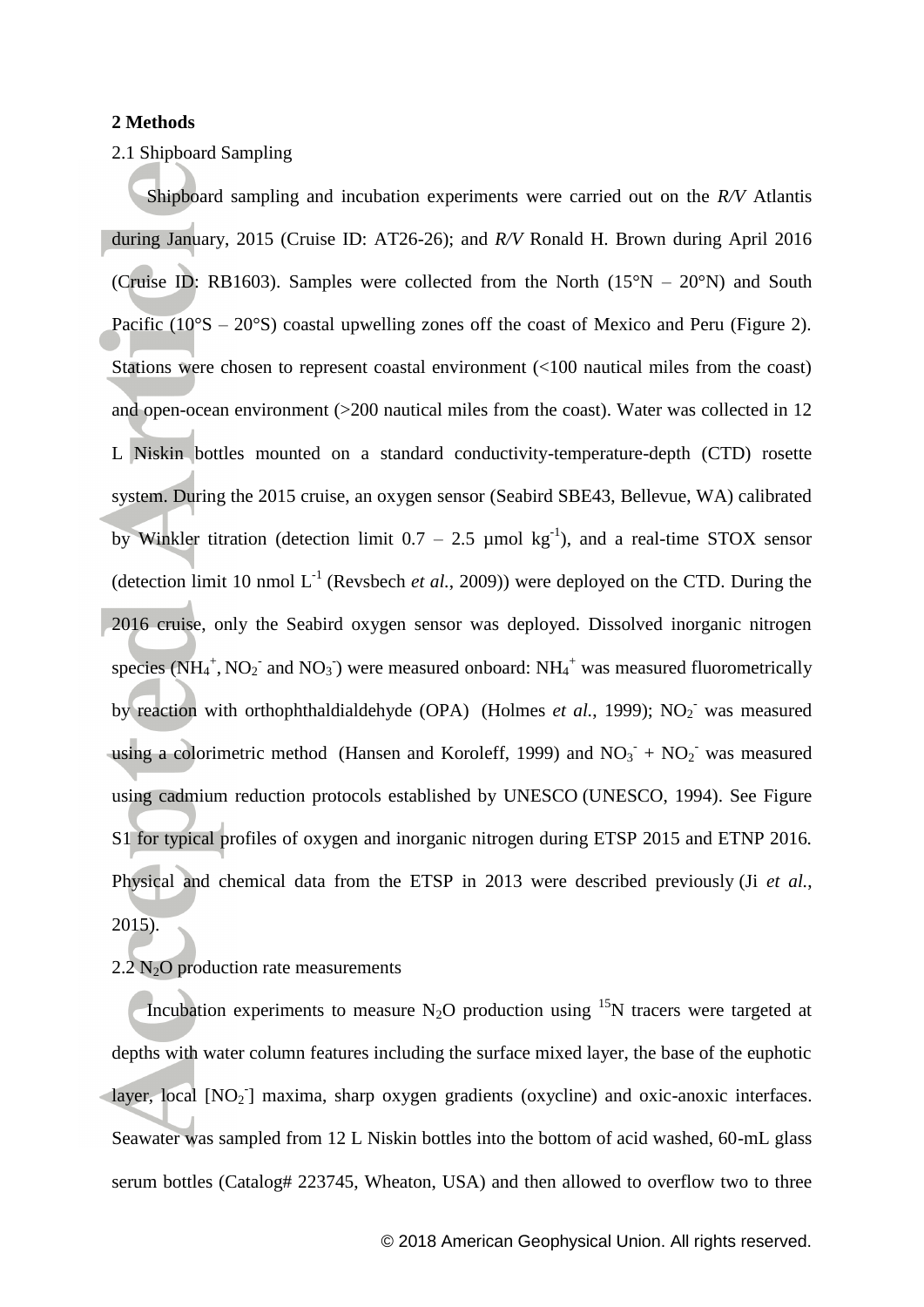times the volume before sealing the bottles with butyl septa and aluminum rings. To facilitate tracer addition, as well as compensating for oxygen contamination from air, helium headspace (3 mL) was created. Three suites of <sup>15</sup>N tracer solutions (<sup>15</sup>NH<sub>4</sub><sup>+</sup> plus <sup>14</sup>NO<sub>2</sub><sup>-</sup>, <sup>15</sup>NO<sub>2</sub> plus <sup>14</sup>NH<sub>4</sub><sup>+</sup>, <sup>15</sup>NO<sub>3</sub> plus <sup>14</sup>NH<sub>4</sub><sup>-</sup> and <sup>14</sup>NO<sub>2</sub>) were applied to enrich <sup>15</sup>NH<sub>4</sub><sup>+</sup>, <sup>15</sup>NO<sub>2</sub> and  $^{15}NO_3$  to 0.2, 0.4 and 0.4 µmol L<sup>-1</sup> (final concentration), respectively; and increase concentrations of <sup>14</sup>NH<sub>4</sub><sup>+</sup>, <sup>14</sup>NO<sub>2</sub><sup>-</sup> or <sup>14</sup>NO<sub>3</sub><sup>-</sup> by 0.2, 0.4 and 0.4 µmol L<sup>-1</sup> (µM), respectively. Most of the samples had *in situ* concentrations of  $NH_4^+$  below 0.02  $\mu$ M (Figure S1) and thus rates of N<sub>2</sub>O and NO<sub>2</sub><sup>-</sup> production from NH<sub>4</sub><sup>+</sup> should be treated as potential rates. Samples for incubation experiments, except for one surface sample (10 m), had *in situ* NO<sub>3</sub><sup>-</sup> concentrations > 4.6 μM; samples collected from the ODZ and outside the ODZ generally had *in situ*  $NO_2^-$  concentrations > 1  $\mu$ M and < 0.1  $\mu$ M, respectively (see supplementary dataset). Tracer solutions were made from deionized water, and were flushed with helium gas before adding 0.1mL into each sample. Incubations lasted 12 – 18 hours in temperaturecontrolled chambers (± 2°C of *in situ* temperature), during which duplicate samples were preserved every  $6 - 9$  hours (3 time points in total) with 0.1 mL saturated mercuric chloride  $(HgCl<sub>2</sub>)$ . Dilution of <sup>15</sup>N-labeled species were considered insignificant due to short incubation time.

The effect of oxygen concentrations on  $N_2O$  production was further investigated in the top of the anoxic layer (*in situ*  $[O_2] < 0.1$  µM verified by STOX sensor). During the 2015 ETSP cruise, the depths were 160 m and 80 m at offshore and coastal stations, respectively. During the 2016 ETNP cruise, the interface was at 188 m and 89 m at offshore and coastal stations, respectively. Samples were acquired using a pump profiling system (PPS) equipped with a CTD package, an oxygen sensor (SBE-25, Seabird Electronics, Bellevue, WA), and a real-time STOX unit. The PPS minimized oxygen contamination during sampling and allowed better representation of *in situ* anoxic conditions during incubation experiments. The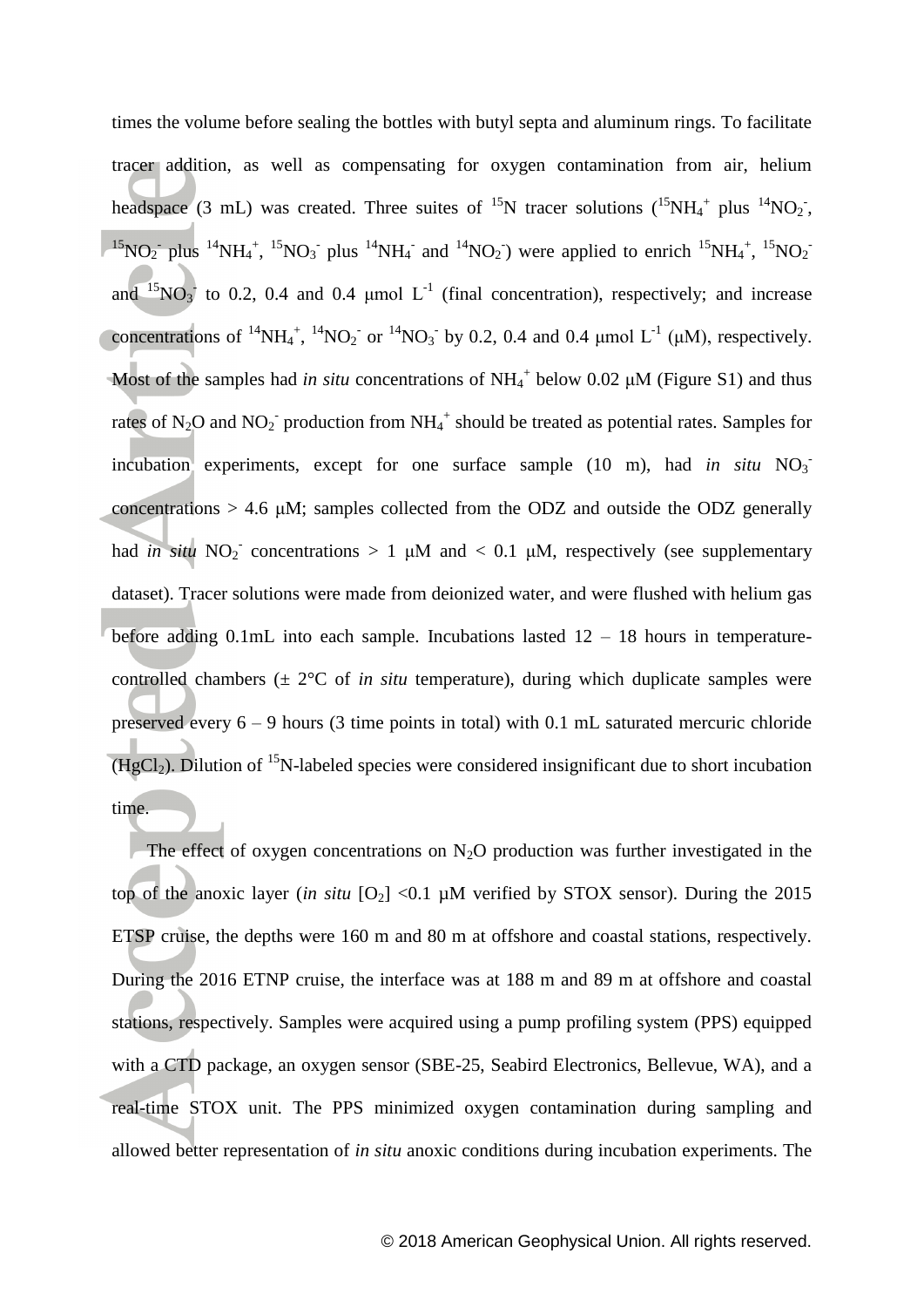serum bottles were filled directly from the pump outlet and sealed without a headspace with septa and aluminum rings. Then, 3.2, 3.5, 4.0, 5.0, 8.0 mL helium headspace was created, volumes of 0.2, 0.5, 1.0, 2.0 and 5.0 mL of  $O_2$  saturated site water (~225  $\mu$ M) were injected into the incubation bottles to attain 0.3, 0.7, 1.4, 2.8 and 7  $\mu$ M dissolved [O<sub>2</sub>] (calculated by assuming equilibrium between the water phase and 3.0 mL final headspace in the incubation bottles [\(Garcia and Gordon, 1992\)](#page-20-12). The same suite of tracers as above was utilized. Incubation lasted  $12 - 18$  hours at  $\pm 2$  °C of *in situ* temperatures, during which duplicate samples were preserved every  $6 - 9$  hours (3 time points in total) with 0.1 mL saturated  $HgCl<sub>2</sub>$ .

Upon return to the home laboratory,  $N_2O$  in the water and headspace was stripped from the samples and analyzed using an autosampler in line with a cryo-focusing unit with helium as carrier gas, and injected into a Thermo-Finnigan Delta V for  $N_2O$  concentration and isotope ratio ( $m/z = 44$ , 45, 46) measurements. N<sub>2</sub>O concentration was calculated from the amount of  $N_2O$  detected by mass spectrometry divided by the volume of seawater in the serum bottles (calibrated as  $56.5 \pm 0.1$  mL). N<sub>2</sub>O production was calculated from the progressive increase in mass 45 and 46 N<sub>2</sub>O (<sup>45</sup>N<sub>2</sub>O and <sup>46</sup>N<sub>2</sub>O) in time course experiments.

$$
\text{Equation (1)} \qquad \qquad R = \frac{1}{F} \times \left( \frac{d^{45} N_2 O}{dt} + 2 \times \frac{d^{46} N_2 O}{dt} \right)
$$

where  $d^{45}N_2O/dt$  and  $d^{46}N_2O/dt$  represent the production rates of during incubation of  ${}^{45}N_2O$ and <sup>46</sup>N<sub>2</sub>O. F represents the <sup>15</sup>N atom fraction in the initial substrate pool (NH<sub>4</sub><sup>+</sup>, NO<sub>2</sub><sup>-</sup>, and  $NO<sub>3</sub>$ ). Rates were considered significant if the linear regression of the time course data having  $p<0.05$  (n=5, ANOVA).

# 2.3  $NO<sub>2</sub>$  production measurements

After samples were analyzed for N<sub>2</sub>O production, samples spiked with  ${}^{15}NH_4$ <sup>+</sup> were also assayed for  ${}^{15}NO_2$  to determine N<sub>2</sub>O yield during nitrification. 3 mL of each sample was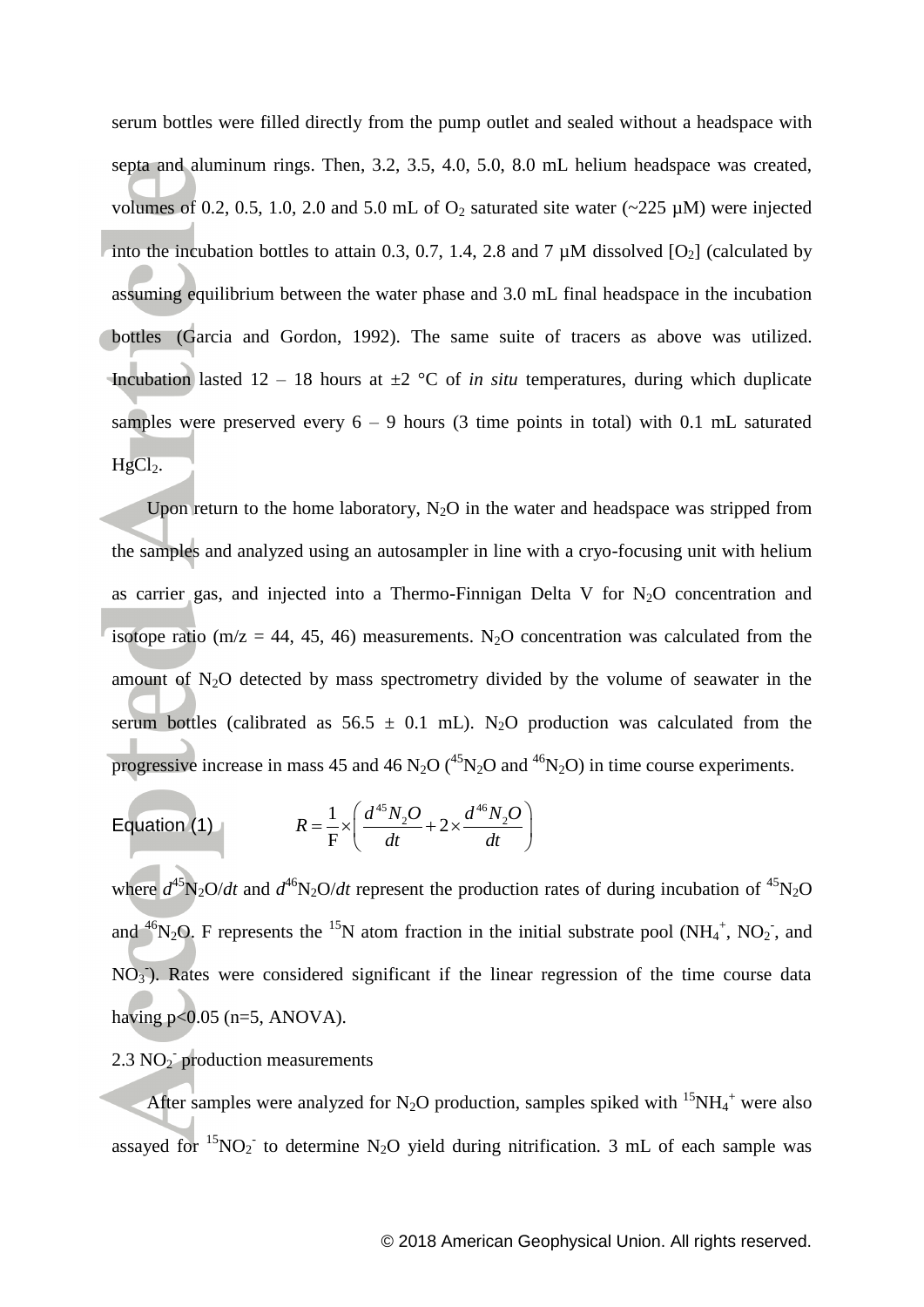transferred using a 5-mL gas-tight glass syringe (Hamilton Co., Reno, NV, USA) from the 60-mL serum bottle to a helium-flushed 20-mL glass vial (Catalog# C4020-25, Thermo Fisher Scientific, Waltham, MA). Dissolved  ${}^{15}NO_2$  was converted to N<sub>2</sub>O using the acetic acid-treated sodium azide solution for quantitative conversion [\(McIlvin and Altabet, 2005\)](#page-21-7). Resulting  $N_2O$  was measured on the Thermo-Finnigan Delta V for isotope ratio measurements.

## 2.4 Data Analysis

All data were deposited in Microsoft Excel® for statistical analysis and figure production. Oxygen profiles (1 meter binned-average from the CTD data package) were computed as the 5 meter moving average. The depth of the oxic-anoxic interface was determined as the depth below the oxycline at which the standard deviation of the movingaveraged oxygen concentrations became  $< 0.1$  µmol kg<sup>-1</sup>.

2.5 Three-dimensional marine  $N_2O$  production simulation

The prognostic global ocean general circulation Nucleus for European Modelling of the Ocean (NEMO) v3.1 model [\(Madec](#page-21-8) *et al.*, 1998) was forced by daily meteorological data from the National Centers for Environmental Prediction (NCEP) reanalysis. Embedded in the ocean circulation model, biogeochemistry was simulated by the PlankTOM10 model [\(Le](#page-21-9)  Quéré *et al.*[, 2016;](#page-21-9) [Buitenhuis](#page-19-4) *et al.*, 2018). The NEMO-PlankTOM10 system has a horizontal resolution of 2° with higher resolution (up to 0.5°) in tropical and polar latitudes. There are 31 vertical levels in the entire water column and 10 m resolution in the upper 100 m. The oxygen distribution in the ocean was fixed according to the reanalysis of the World Ocean Atlas oxygen dataset, which had minimum  $[O_2] > 1 \mu M$  [\(Bianchi](#page-19-5) *et al.*, 2012). The export production was estimated to be  $5.8$  PgC yr<sup>-1</sup>, consistent with recent model estimates (Siegel *et al.*[, 2014;](#page-22-3) Bisson *et al.*[, 2018\)](#page-19-6). The NEMO-PlankTOM10 system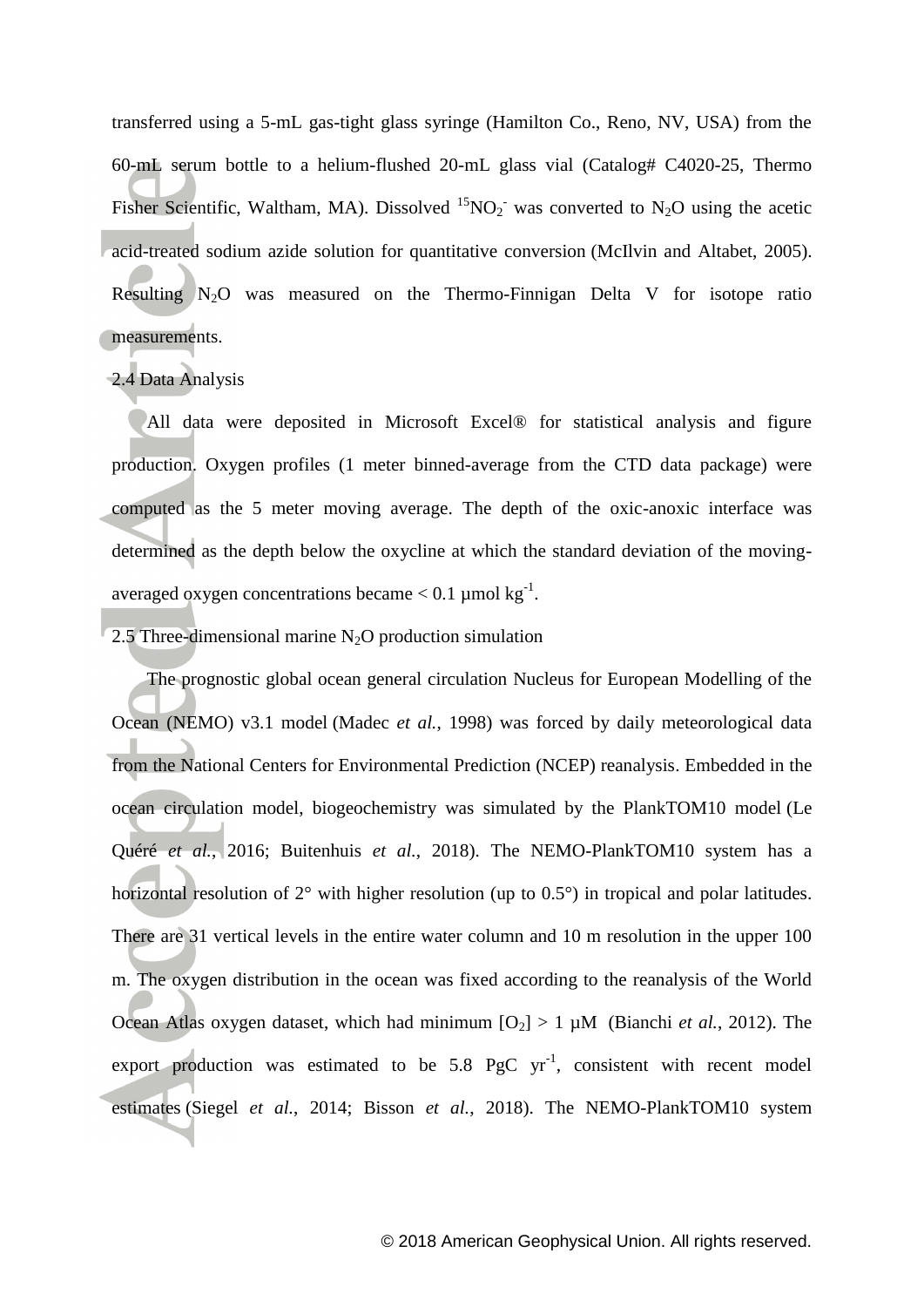simulates the rates of nitrogen remineralization and  $N_2O$  production by relating oxygen

consumption and organic matter remineralization below the euphotic zone:

Equation (2) [Oxygen Consumption Rate] = respiration by the 10 model plankton functional types (6 phytoplankton, 3 zooplankton and picoheterotrophs (*Bacteria* + *Archaea*))

Equation (3) [Nitrogen remineralization rate] = [Oxygen Consumption Rate]  $\times$  (16 mol N / 172 mol O2) [\(Takahashi](#page-22-4) *et al.*, 1985)

Parameterization of N<sub>2</sub>O production was modified from previous model setup [\(Suntharalingam](#page-22-1) *et al.*, 2012; [Capelle](#page-19-7) *et al.*, 2018) so as to employ *in situ* oxygen concentrations to compute  $N_2O$  production from nitrification and denitrification:

Equation (4)  $N_2$ O Source =  $J_1 + J_2$  $J_1 = [a / [O_2] (\mu M) + b] \times 0.01 \times [Nitrogen remineralization rate]$  $J_2 = \beta \times f(O_2) \times$  [Nitrogen remineralization rate]

The two separate terms  $(J_1 \text{ and } J_2)$  represent (a)  $NH_4^+$  oxidation to N<sub>2</sub>O in the presence of oxygen  $(J<sub>1</sub>)$ , which is parameterized according to an empirical relationship between N<sub>2</sub>O yield and *in situ*  $O_2$  concentrations during  $NH_4^+$  oxidation (see section 3.1 and Figure 4); and (b) the enhanced N<sub>2</sub>O production via  $NO_2^-$  and  $NO_3^-$  reduction in OMZs ( $J_2$ ). The linear scaling parameter  $\beta$  is derived from [Suntharalingam](#page-22-1) *et al.* (2012), which represents increased N<sub>2</sub>O production from denitrification in suboxic conditions; and is set at 0.215, meaning up to 0.215 mol N<sub>2</sub>O-N is produced when 1 mol of nitrogen is remineralized. The function  $f(O_2)$ accounts for the functional dependence of  $N_2O$  yield on oxygen level.

Equation (5)  $f(O_2) = exp (\lambda ( [O_2] - [O_{2\text{-offset}}])$  when  $[O_2] > [O_{2\text{-offset}}]$  $f(O_2) = [O_2] / [O_{2\text{-offset}}]$  when  $[O_2] < [O_{2\text{-offset}}]$ 

The  $[O_{2\text{-offset}}]$  represents the oxygen concentration below which net N<sub>2</sub>O production is reduced due to  $N_2O$  consumption by denitrification, and is set to 1  $\mu$ M [\(Dalsgaard](#page-20-13) *et al.*,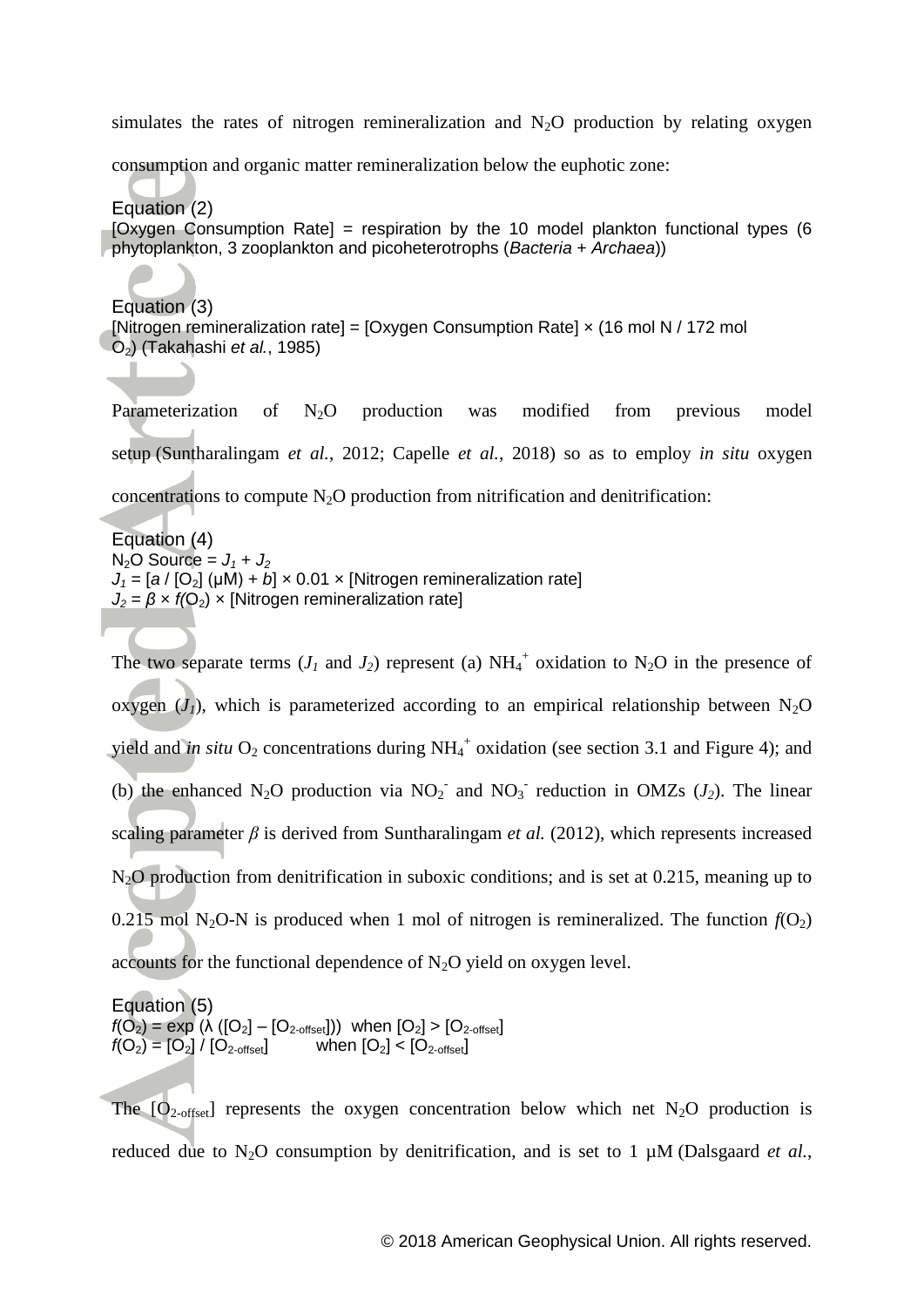[2014;](#page-20-13) [Capelle](#page-19-7) *et al.*, 2018). The effect of  $O_2$  on  $N_2O$  production from denitrification (NO<sub>2</sub>) and  $NO<sub>3</sub>$  reduction) was experimentally measured (see section 3.2) to determine the parameterization of  $\lambda$  (see section 3.3 and Table 1).

The evolution of the atmospheric  $N_2O$  partial pressure since the Industrial Revolution is parameterized as:

Equation (6)  $pN_2O_{atm} = 0.000009471353 \times Y^3 - 0.05214714 \times Y^2 + 95.68066 \times Y - 58228.41$ 

in which  $pN_2O_{atm}$  is in natm and Y is the decimal year [\(Buitenhuis](#page-19-3) *et al.*, 2018, as corrected from (Freing *et al.*[, 2009\)](#page-20-14). Oceanic N<sub>2</sub>O flux to the atmosphere (F) is computed as the product of gas transfer velocity (k) and the difference between model-derived surface ocean concentration  $(C_s)$  and equilibrium concentration  $(C_{eq})$ :

Equation (7)  $F = k \times (C_s - C_{eq})$ 

The  $C_{eq}$  is computed following the equations of N<sub>2</sub>O solubility in seawater with in situ temperature, salinity and  $pN_2O_{atm}$  [\(Weiss and Price, 1980\)](#page-22-5). Daily NCEP wind product (U) and Schmidt number for  $N_2O$  (Sc) is used to calculate the gas transfer velocity *k* [\(Wanninkhof, 1992\)](#page-22-6).

Equation (8) 
$$
k = 0.31U^2 (Sc/660)^{-0.5}
$$

Model spin-up was performed to reach steady state of  $N_2O$  concentration. Thus water column  $N_2O$  production approximated to the oceanic flux. Statistical comparison of simulated  $N_2O$ distribution pattern both at the surface and depth were performed (Figure S2) with respect to observations compiled in the MEMENTO database [\(Kock and Bange, 2015\)](#page-21-10).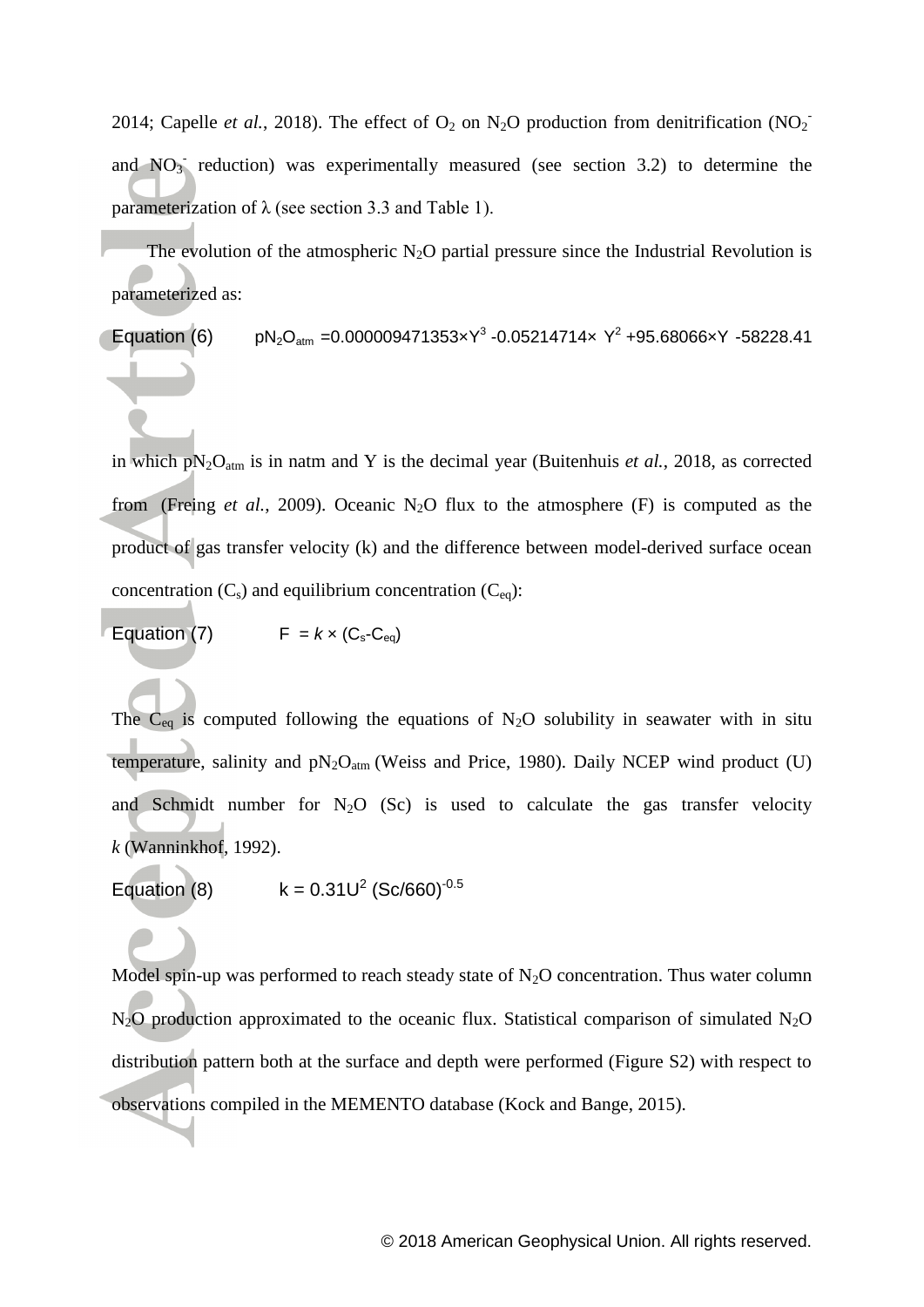### **3 Results**

Rates of N<sub>2</sub>O production from NH<sub>4</sub><sup>+</sup> oxidation (Figure 3A), NO<sub>2</sub><sup>-</sup> reduction (Figure 3B) and  $NO<sub>3</sub>$  reduction (Figure 3C) were relatively higher across the oxic-anoxic interface compared to depths > 100 m deeper or shallower than the interface in the Eastern North and South Pacific OMZs. Highest rates of N<sub>2</sub>O production from NH<sub>4</sub><sup>+</sup> oxidation, NO<sub>2</sub><sup>-</sup> and NO<sub>3</sub><sup>-</sup> reduction were detected close to  $(\pm 50 \text{ m})$  the oxic-anoxic interface. Rates were very low at depths  $> 200$  m below the oxic-anoxic interface and in the oxygenated layer  $> 100$  m above the interface. The rates of  $N_2O$  production from nitrification and denitrification, and their control by environmental factors are presented below.

### $3.1$  N<sub>2</sub>O production in the OMZs

For N<sub>2</sub>O production from NH<sub>4</sub><sup>+</sup> oxidation, maximum rates (up to 0.05 nmol-N L<sup>-1</sup> d<sup>-1</sup>) were detected within 100 m above the oxic-anoxic interface (Figure 3A). This depth range within 100 m above the interface generally corresponds to the oxycline and  $N_2O$ supersaturation (data not shown). In the oxygenated layer, the majority of the rate measurements were  $0 - 0.02$  nmol-N  $L^{-1}$  d<sup>-1</sup>, and the rates decreased at shallower depths. In the anoxic layer below the interface,  $NH_4^+$  oxidation is inhibited by anoxia, resulting in very low or undetectable rates of N<sub>2</sub>O production from NH<sub>4</sub><sup>+</sup> oxidation. At deeper depths ( $\geq 200$ ) below the oxic-anoxic interface),  $N_2O$  production rates from  $NH_4^+$  oxidation were very slow  $(< 0.001$  nmol-N L<sup>-1</sup> d<sup>-1</sup>). Direct measurement of N<sub>2</sub>O yield in natural waters under a range of  $O_2$  conditions (Figure 4) was achieved by the simultaneous measurements of N<sub>2</sub>O and NO<sub>2</sub> production from  $NH_4^+$  oxidation. Consistent with elevated rates of N<sub>2</sub>O production from  $NH_4^+$  oxidation close to the oxic-anoxic interface, the N<sub>2</sub>O yield increased non-linearly from 0.003 – 0.06 % at > 50 µM O<sub>2</sub>, to higher than 2 % at < 0.5 µM O<sub>2</sub>. Particularly at O<sub>2</sub>  $\alpha$  concentration  $\alpha$  5  $\mu$ M, significant increase of yield up to two orders of magnitude, was observed with decreasing  $O_2$  concentration. An empirical fit between N<sub>2</sub>O yield (%) from nitrification and O<sub>2</sub> concentration ( $\mu$ M) was derived: Yield = (0.2±0.13) / [O<sub>2</sub>] + (0.08±0.04),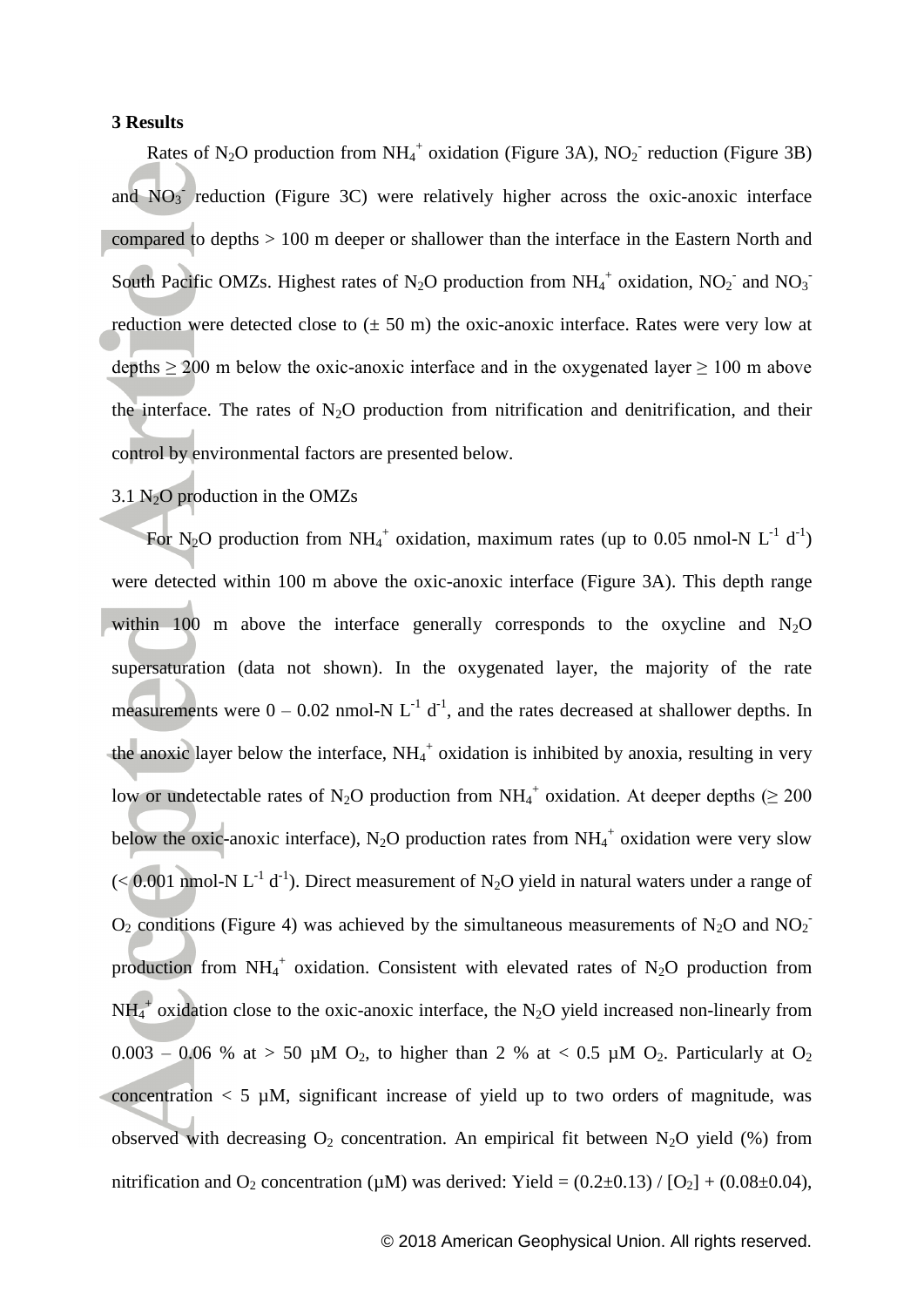$r^2$  = 0.33. This relationship implies that (1) the range of N<sub>2</sub>O yield during nitrification at 0.1 – 300  $\mu$ M O<sub>2</sub> concentrations is 0.04 – 3 %; (2) outside of the OMZ at > 50  $\mu$ M O<sub>2</sub>, the uncertainty range of the yield is  $0.04 - 0.12$  %. Compared to previous studies relying on cultured AOB for yield measurements [\(Goreau](#page-20-5) *et al.*, 1980; [Nevison](#page-21-11) *et al.*, 2003), natural waters from the OMZs have  $10 - 100$  fold lower yield at  $O_2$  concentrations < 10 µM (Figure 4). Within the oxycline where the  $O_2$  concentration generally varies between 10 and 100  $\mu$ M, the  $N_2O$  yield measurements of natural waters are  $2 - 10$  fold lower than those from cultured AOB.

 $N_2O$  production from both  $NO_2^-$  and  $NO_3^-$  reduction was detected in the oxycline, generally within 30 m above the oxic-anoxic interface and in the anoxic depths (Figures 3B - C). Highest rates (up to 2 nmol-N  $L^{-1}$  d<sup>-1</sup>) were detected within the oxycline and were 10 – 100-fold higher than N<sub>2</sub>O production from NH<sub>4</sub><sup>+</sup> oxidation. The majority of rates of NO<sub>2</sub><sup>-</sup> reduction to N<sub>2</sub>O ranged from  $0 - 1.5$  nmol-N L<sup>-1</sup> d<sup>-1</sup>, except for one measurement of 6.8 nmol-N L<sup>-1</sup> d<sup>-1</sup> (Figure 3B). Highest rates of N<sub>2</sub>O production from NO<sub>2</sub><sup>-</sup> and NO<sub>3</sub><sup>-</sup> reduction occurred just below the oxic-anoxic interface. Both  $NO<sub>2</sub>$  and  $NO<sub>3</sub>$  are substrates for denitrifiers producing N<sub>2</sub>O. However, in most paired samples, rates of N<sub>2</sub>O production from NO<sub>3</sub> reduction were 2 – 7-fold higher than N<sub>2</sub>O production from NO<sub>2</sub> reduction; the median contribution of  $NO_3$ <sup>-</sup> reduction to total  $N_2O$  production from denitrification is 73%. The relative magnitude of the two rates may be related to the ratio of  $NO_2^-$  and  $NO_3^$ concentrations (Figure 5). The linear regressions between the ratio of  $N_2O$  production rates from  $NO_2^-$  vs. from  $NO_3^-$ , and the concentration ratio of  $[NO_2^-]/[NO_3^-]$  are as follows: Within concentration ratio of  $0 - 0.5$ ,  $y = 0.5066x + 0.0137$ ,  $r^2 = 0.43$ ,  $p = 0.00015$  (ANOVA, n=28); within concentration ratio of  $0 - 2.0$ ,  $y = 0.3025x + 0.0625$ ,  $r^2 = 0.896$ ,  $p = 1E-15$  (ANOVA,  $n=30$ ).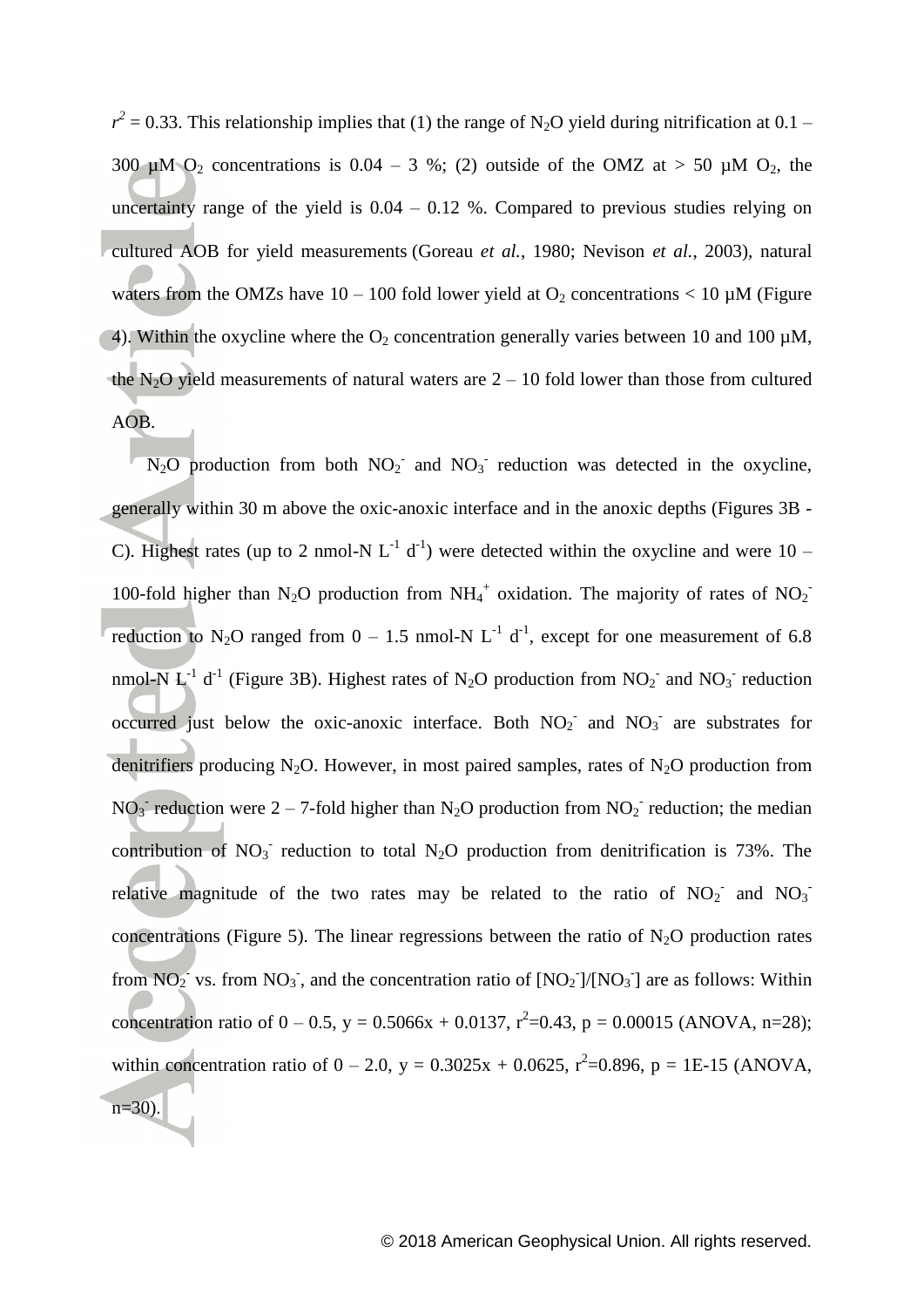#### 3.2 Effects of Oxygen on  $N_2O$  production

The effects of elevated  $O_2$  (0 – 7 µM) on N<sub>2</sub>O production from NH<sub>4</sub><sup>+</sup> oxidation, NO<sub>2</sub><sup>-</sup> reduction and NO<sub>3</sub> reduction were experimentally investigated at the oxic-anoxic interface in both coastal and offshore waters (Figure 6). Under *in situ*  $O_2$  concentration (< 0.1  $\mu$ M), coastal stations had higher rates of N<sub>2</sub>O production from NH<sub>4</sub><sup>+</sup> oxidation, NO<sub>2</sub><sup>-</sup> reduction and  $NO<sub>3</sub>$  reduction. An exception was that, during 2015 ETSP cruise, similar rates of  $NO<sub>2</sub>$ reduction to N<sub>2</sub>O in coastal and offshore stations were observed (0.45 nmol-N  $L^{-1}$  d<sup>-1</sup>, Figure 6B). Highest rates of N<sub>2</sub>O production from NH<sub>4</sub><sup>+</sup> and NO<sub>2</sub><sup>-</sup> were measured under *in situ* O<sub>2</sub> concentration. These rates were significantly reduced during the course incubation experiments (within a day) in the presence of  $> 1 \mu M O_2$ . At 7  $\mu M O_2$ , rates of N<sub>2</sub>O production from NH<sub>4</sub><sup>+</sup> and NO<sub>2</sub><sup>-</sup> were reduced by 50 – 100 % (Figures 6A and 6B). The NO<sub>2</sub><sup>-</sup> data were fitted with exponential-type inhibition kinetics [inhibition =  $1 - \exp (+k \times 0_2)$  $(\mu M))$ ] to derive half inhibition O<sub>2</sub> concentration (C<sub>50</sub> = -ln(0.5)/k). The C<sub>50</sub> for NO<sub>2</sub> reduction to N<sub>2</sub>O in the ETSP and ETNP at both coastal and offshore stations was  $1.5 \pm 0.9$  $\mu$ M (p = 0.01). By contrast, increasing O<sub>2</sub> concentration up to 7  $\mu$ M was ineffective to inhibit  $N_2O$  production from  $NO_3^-$  reduction during the 18-hour long incubations (Figure 6C). At the coastal and offshore stations, the range of rates was  $0.8 - 1.2$  nmol-N L<sup>-1</sup> d<sup>-1</sup> and  $0 - 0.13$ nmol-N L<sup>-1</sup> d<sup>-1</sup>, respectively. Statistical fit of the C<sub>50</sub> for NO<sub>3</sub><sup>-</sup> reduction to N<sub>2</sub>O was 14  $\pm$  4  $\mu$ M (p = 0.08).

## 3.3 Global oceanic  $N_2O$  production

A three-dimensional ocean biogeochemical model incorporating our new data on  $N_2O$ production pathways and their sensitivities to oxygen, was used to estimate marine  $N_2O$ production and oceanic efflux on the global scale. With the formulation of  $N_2O$  yield during nitrification as a function of O<sub>2</sub> concentration (Yield  $\left(\% \right) = 0.2 / [O_2] (\mu M) + 0.08$ , Figure 4), global marine N<sub>2</sub>O efflux from nitrification was estimated as 2.2 Tg-N  $yr^{-1}$ . The contribution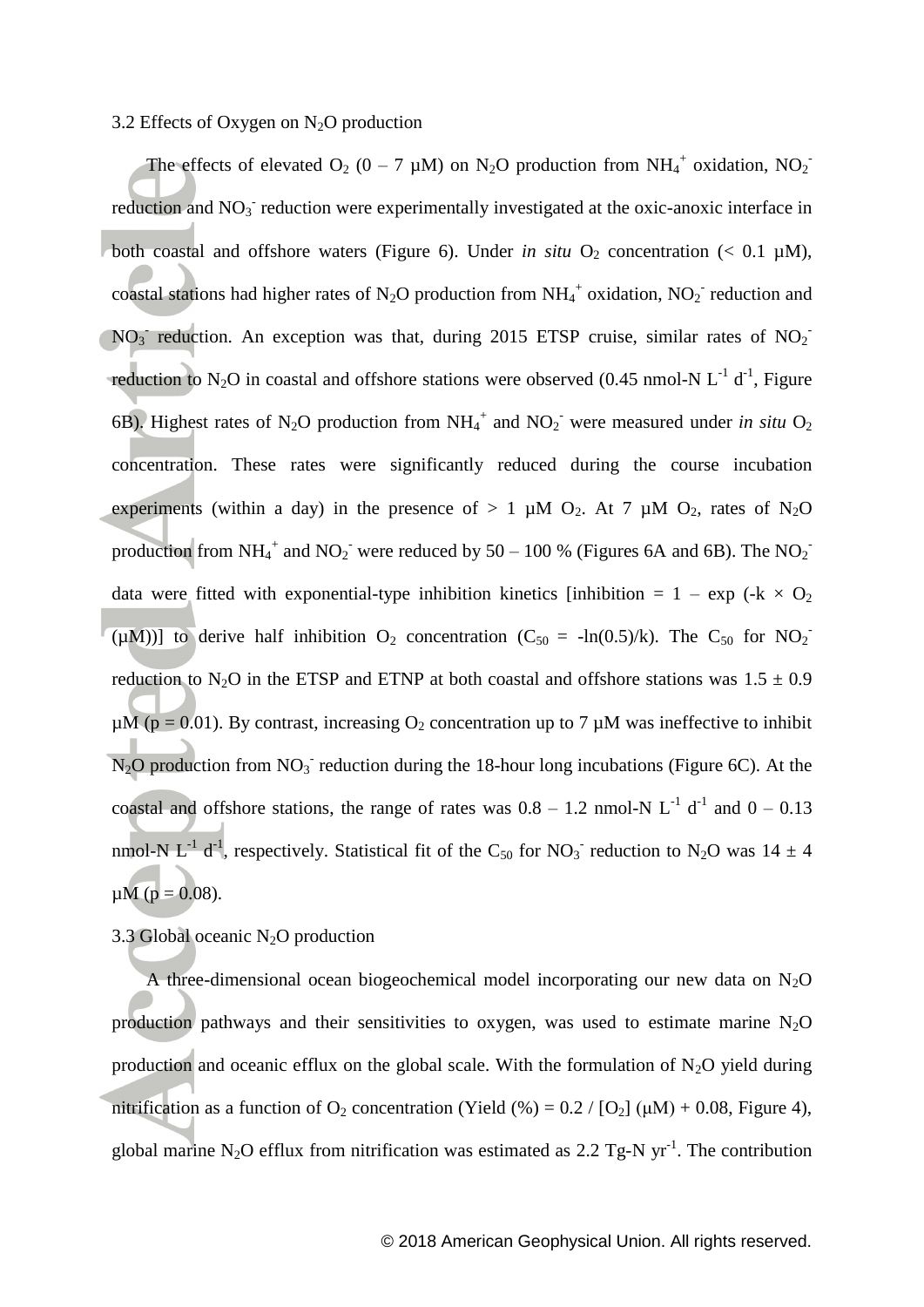from nitrification is small in the OMZs (< 0.05 Tg-N yr<sup>-1</sup>). The uncertainty of N<sub>2</sub>O production from nitrification  $(1.1 - 3.3$  Tg-N yr<sup>-1</sup>, simulation 2 and 3, Table 1) was derived from the parameters' uncertainties of nitrification N<sub>2</sub>O yield (Yield =  $(0.2\pm0.13)$  / [O<sub>2</sub>] + (0.08 $\pm$ 0.04)). To estimate the range of N<sub>2</sub>O production from denitrification, the varying sensitivities of  $O_2$  inhibition on  $NO_2^-$  and  $NO_3^-$  reduction to  $N_2O$  were considered, which were formulated as the rates decreasing by  $1/e$  ( $\sim$  36.8%) for 1.5 (lower boundary), 10 (median) and 20 µM (upper boundary) of  $O_2$  increase, corresponding to  $\lambda$  = -0.6667, -0.1 and -0.05 for Equation (6) (Table 1, simulation 1, 4 and 5). Thus, net  $N_2O$  production from denitrification ranged  $0.1 - 2.1$  Tg-N yr<sup>-1</sup>, with the median estimate of 0.6 Tg-N yr<sup>-1</sup>. Summarizing the above sensitivity analyses, we estimate global oceanic  $N_2O$  efflux of 2.8 Tg-N  $yr^{-1}$  (range 1.7 – 4.4 Tg-N  $yr^{-1}$ , Table 1), with denitrification across the oxic-anoxic interface in OMZs contributing  $\sim$  20% of the total fluxes.

Intense marine N<sub>2</sub>O fluxes,  $0.01 - 0.12$  g N m<sup>-2</sup> yr<sup>-1</sup> (equivalent to  $0.9 - 9$  mmol-N m<sup>-2</sup> yr<sup>-1</sup>) occur in the Eastern Tropical Pacific (Figure 7). The high latitude oceans, e.g. the sub-Arctic North Atlantic and the Southern Ocean, are sites with moderate  $N<sub>2</sub>O$  fluxes. In contrast, the fluxes were negligible in the subtropical gyres in the North and South Pacific, the North Atlantic and South Indian Oceans.

## **4 Discussion**

#### 4.1 Oxidative vs. reductive  $N_2O$  production pathways

The Eastern tropical Pacific is regarded as a "hot spot" of  $N_2O$  production because of water column  $N_2O$  supersaturation near the oxic-anoxic interface. The presence of oxygenated and anoxic environments allow  $N_2O$  production via both oxidative and reductive pathways. The availability of  $O_2$  is an important factor controlling the rate and pathways of N<sub>2</sub>O production in OMZs [\(Codispoti and Christensen, 1985\)](#page-20-2). The application of <sup>15</sup>N tracer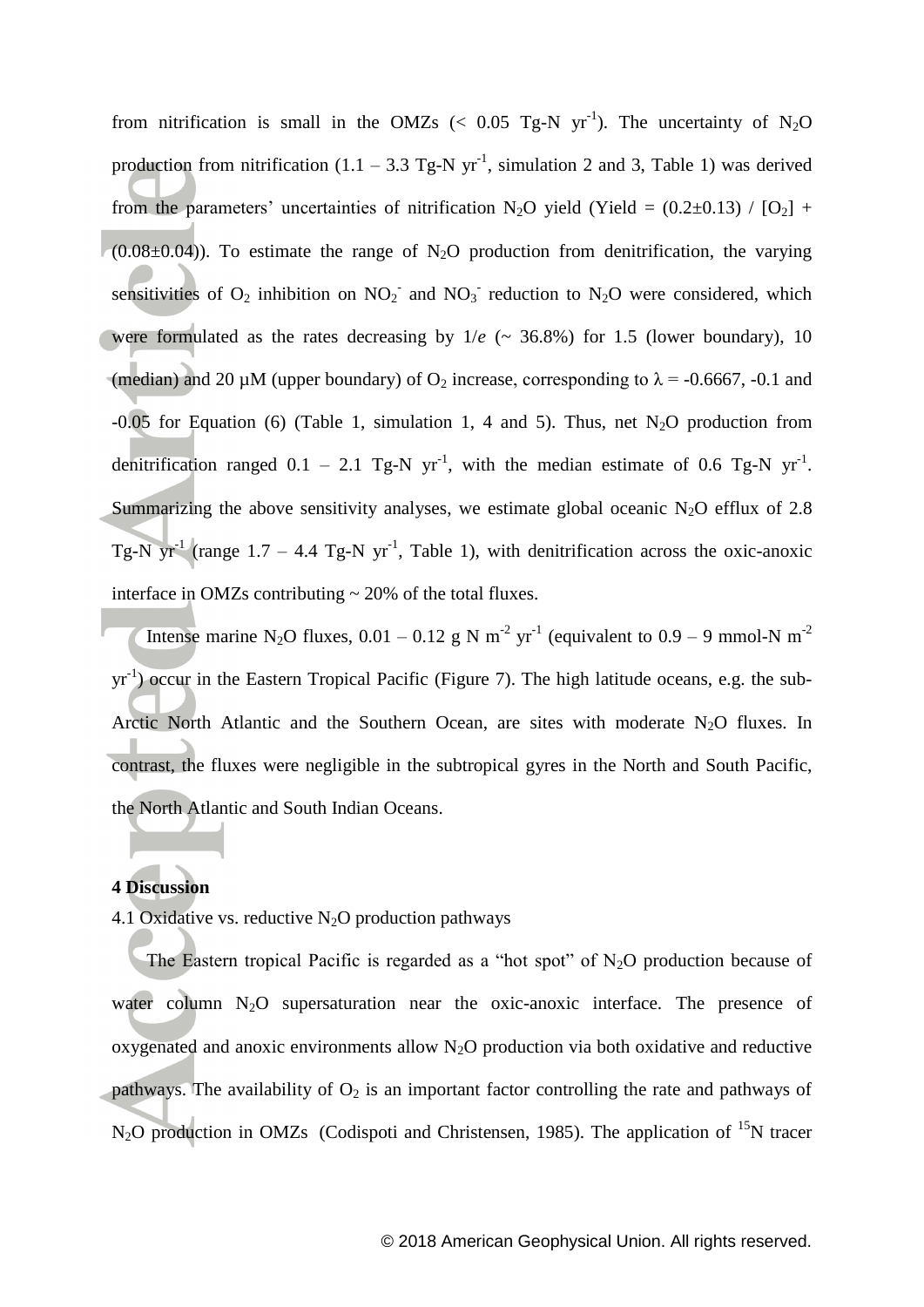incubation experiments permit the quantitative relationships between  $O<sub>2</sub>$  concentration and N<sub>2</sub>O production rates and pathways.

# 4.1.1 N<sub>2</sub>O production from NH<sub>4</sub><sup>+</sup> oxidation

The production of  $N_2O$  via  $NH_4^+$  oxidation was identified as an important pathway in the OMZ [\(Cohen and Gordon, 1978\)](#page-20-7). The distribution of rates in the water column of OMZ (Figure 3A) can be explained as follows: (1) In the surface waters (top 30 m), rates of  $NH_4^+$ oxidation to  $NO_2$  and  $N_2O$  are minimal, mainly because  $NH_4$ <sup>+</sup> oxidation is suppressed by light [\(Ward, 2005\)](#page-22-7) and phytoplankton competition for  $NH_4^+$ . (2) Within the oxycline above the ODZ, low  $O_2$  conditions stimulated high rates of N<sub>2</sub>O production from NH<sub>4</sub><sup>+</sup> oxidation. This is consistent with  $O_2$  manipulation experiments showing decreased rates of N<sub>2</sub>O production from  $NH_4^+$  oxidation with increasing  $O_2$  concentration (Figure 6A). (3) In the anoxic layer below the oxic-anoxic interface,  $NH_4^+$  oxidation is inhibited, resulting in very low or undetectable rates of N<sub>2</sub>O production from NH<sub>4</sub><sup>+</sup> oxidation. (4) At deeper depths below the ODZ (generally  $> 500$  m), low population density of ammonia oxidizer and low  $NH_4^+$  availability probably limits  $NH_4^+$  oxidation rate (Peng *et al.*[, 2016\)](#page-21-12).

In oxygenated waters ( $> 50 \mu M O_2$ ), the measured N<sub>2</sub>O yield of microbial assemblages in ETSP and ETNP  $(0.003 - 0.06 %)$  is somewhat similar to those recently measured in cultures of marine ammonia oxidizing bacteria [\(Frame and Casciotti, 2010\)](#page-20-6) and archaea [\(Santoro](#page-21-13) *et al.*, 2011; [Löscher](#page-21-4) *et al.*, 2012; Qin *et al.*[, 2017\)](#page-21-14), and is consistent with field measurements outside of OMZ [\(Yoshida](#page-22-8) *et al.*, 1989; [Grundle](#page-20-15) *et al.*, 2012). Under suboxic condition ( $[O_2] < 5 \mu M$ ), this and a previous study (Ji *et al.*[, 2015\)](#page-20-9) showed N<sub>2</sub>O yield > 1%, which is much higher than any yield measured from archaea but close to bacterial yields [\(Goreau](#page-20-5) *et al.*, 1980; [Frame and Casciotti, 2010\)](#page-20-6). The empirical relationship of  $N_2O$ yield vs.  $O_2$  concentration presented here showed that outside of OMZ, the N<sub>2</sub>O yield is potentially 2 – 10 fold lower than previously proposed [\(Nevison](#page-21-11) *et al.*, 2003), which caused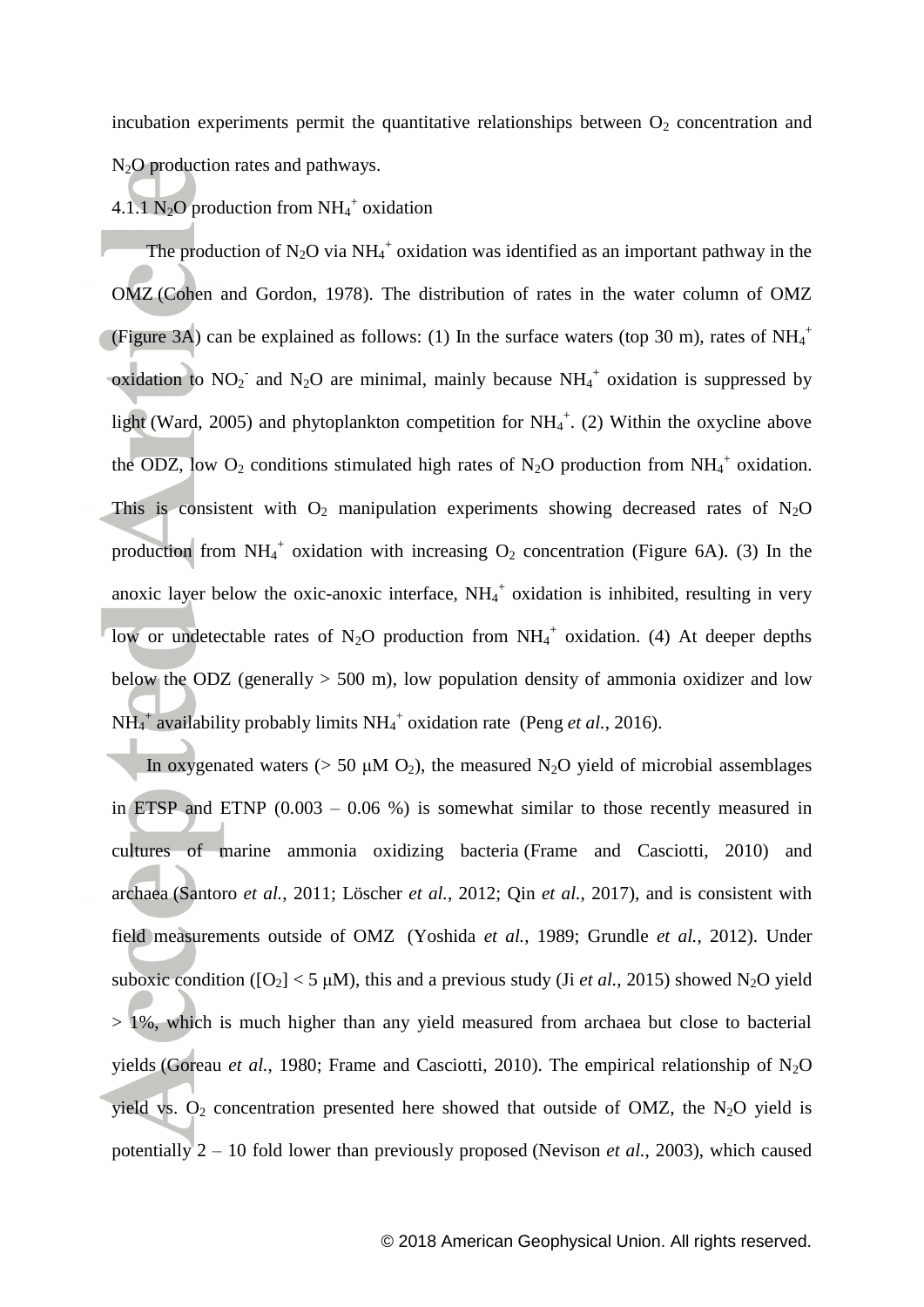overestimation of global oceanic  $N_2O$  production from nitrification in some earlier studies [\(Bianchi](#page-19-5) *et al.*, 2012; [Suntharalingam](#page-22-1) *et al.*, 2012). Within the OMZ, denitrification is the dominant N<sub>2</sub>O production pathway (see section 4.1.2); thus when estimating N<sub>2</sub>O production via nitrification in OMZ, the error caused by overestimation of  $N_2O$  yield could be negligible.

4.1.2 N<sub>2</sub>O production from  $NO_2^-$  and  $NO_3^-$  reduction

In the anoxic and the peripheral suboxic waters (generally < 10  $\mu$ M O<sub>2</sub>), our <sup>15</sup>N tracer incubation experiments showed that denitrification is the dominant source of  $N_2O$  production, because rates of N<sub>2</sub>O production from NO<sub>2</sub><sup>-</sup> and NO<sub>3</sub><sup>-</sup> reduction were 10 – 100-fold higher than N<sub>2</sub>O production from NH<sub>4</sub><sup>+</sup> oxidation. Similarly, using N<sub>2</sub>O natural abundance isotopes, a recent study concluded that incomplete denitrification caused  $N_2O$  supersaturation in the Peruvian OMZ [\(Bourbonnais](#page-19-3) *et al.*, 2017). Highest rates of N<sub>2</sub>O production from  $NO<sub>2</sub>$ <sup>-</sup> and  $NO_3$  reduction occurred just below the oxic-anoxic interface, where  $O_2$  inhibition of denitrification is relieved and availability of organic matter promotes denitrification. Rates of  $N_2O$  production from  $NO_2^-$  and  $NO_3^-$  reduction were higher at the coastal stations than at the offshore stations (Figure 6). This was likely due to higher organic matter content in the coastal waters resulting from higher particle flux, stimulating the growth of denitrifiers and thus, denitrification (Ward *et al.*[, 2008;](#page-22-9) [Babbin](#page-19-8) *et al.*, 2014). Both  $NO_2^-$  and  $NO_3^-$  are substrates for denitrifiers producing  $N_2O$ . The ratio of rates of the two production pathways is apparently related to the ratio of  $NO<sub>2</sub>$  and  $NO<sub>3</sub>$  concentrations (Figure 5). Therefore, high  $NO<sub>3</sub>$  availability in the water column (Figure S1) probably resulted in higher N<sub>2</sub>O production rates from  $NO_3$ <sup>-</sup> than from  $NO_2$ <sup>-</sup>. Furthermore, production of  $N_2O$  from  $NO_3$ <sup>-</sup> reduction is a series of enzymatic processes, with  $NO<sub>2</sub>$  as an intermediate, occurring inside denitrifying cells. The exchange of  $NO<sub>2</sub>$  across cell membranes appears to be limited; and the coupling of  $NO<sub>3</sub>$ <sup>-</sup> reduction by denitrifiers and  $NO<sub>2</sub>$ <sup>-</sup> reduction by nitrifiers seems unlikely (Ji *et al.*[, 2015;](#page-20-9)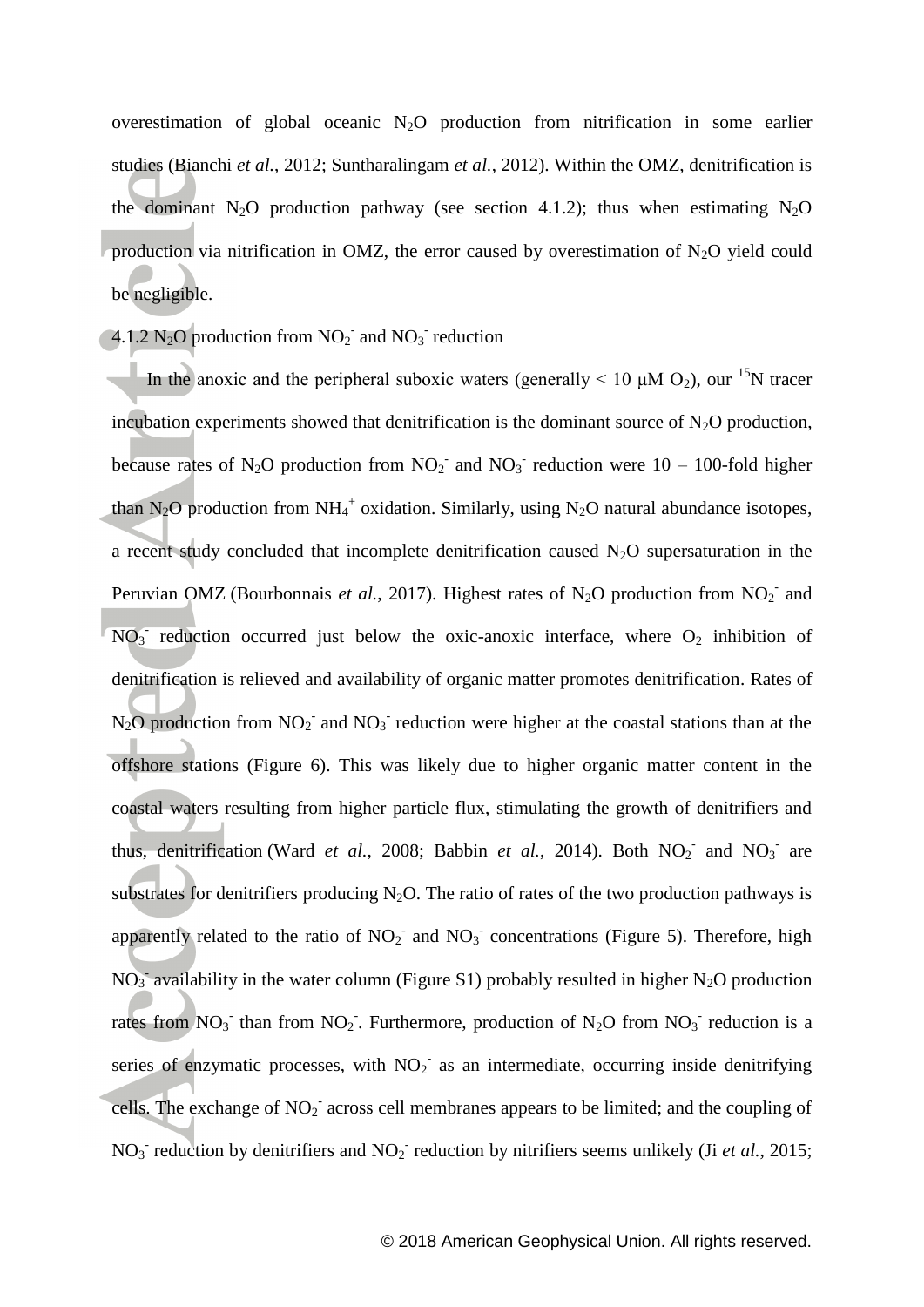[Trimmer](#page-22-10) *et al.*, 2016). The reduction of  $NO_3$ <sup>-</sup> to  $NO_2$ <sup>-</sup> (0 – 20 nM-N d<sup>-1</sup>, data not shown) could lower the <sup>15</sup>N fraction of NO<sub>2</sub><sup>-</sup> (0.4  $\mu$ M added) by ~ 5%, which has minimal effect on rate calculation for N<sub>2</sub>O production from NO<sub>2</sub>. The production of N<sub>2</sub>O from NO<sub>2</sub><sup>-</sup> reduction, particularly in oxygenated waters, can be attributed to nitrifier-denitrification. Rates of  $NO<sub>2</sub>$ reduction to N<sub>2</sub>O measured above the oxic-anoxic interface were  $0 - 0.5$  nmol-N L<sup>-1</sup> d<sup>-1</sup>, similar to rates measured in the peripheral suboxic waters in the ETNP [\(Trimmer](#page-22-10) *et al.*, [2016\)](#page-22-10).

Quantitative relationships between  $O_2$  concentration and rates of N<sub>2</sub>O production from  $NO<sub>2</sub>$  and  $NO<sub>3</sub>$  reduction can be described with half inhibition  $O<sub>2</sub>$  concentration (C<sub>50</sub>). The  $C_{50}$  for NO<sub>2</sub><sup>-</sup> reduction to N<sub>2</sub>O in this study (0.6 – 2.4 µM) is somewhat higher than previously reported in the ETSP  $(C_{50} = 0.30 \pm 0.14 \mu M)$  [\(Dalsgaard](#page-20-13) *et al.*, 2014). By contrast, the C<sub>50</sub> for NO<sub>3</sub> reduction to N<sub>2</sub>O is 10-fold higher (14  $\pm$  4  $\mu$ M). Although N<sub>2</sub>O production from  $NO_3$  reduction at > 7  $\mu$ M  $O_2$  was not tested, rates are expected to decrease at higher  $O_2$ concentrations. In the step-wise denitrification pathway, the enzymes nitrate reductase and nitrite reductase are progressively less oxygen-tolerant [\(Körner and Zumft, 1989\)](#page-21-15). Thus  $O<sub>2</sub>$ inhibition of denitrifying enzymes should render denitrification as an insignificant pathway in oxygenated waters outside of OMZ.

### 4.2 Model evaluation for global oceanic  $N_2O$  flux

With the new quantitative relationships of oxygen and  $N<sub>2</sub>O$  production from nitrification and denitrification, and sensitivity analyses of nitrification and denitrification parameters, we estimate global oceanic N<sub>2</sub>O efflux of 1.7 – 4.4 Tg-N yr<sup>-1</sup>. Production of N<sub>2</sub>O outside of OMZs is attributed to nitrification, and denitrification is the dominant pathway in the OMZ. As denitrification in the OMZs contributes 20 % of total oceanic fluxes, denitrification should be regarded as a net N<sub>2</sub>O production pathway on a global perspective. Occupying  $< 1$  % of global ocean volume, the OMZs of the Eastern Tropical Pacific had intense  $N_2O$  fluxes,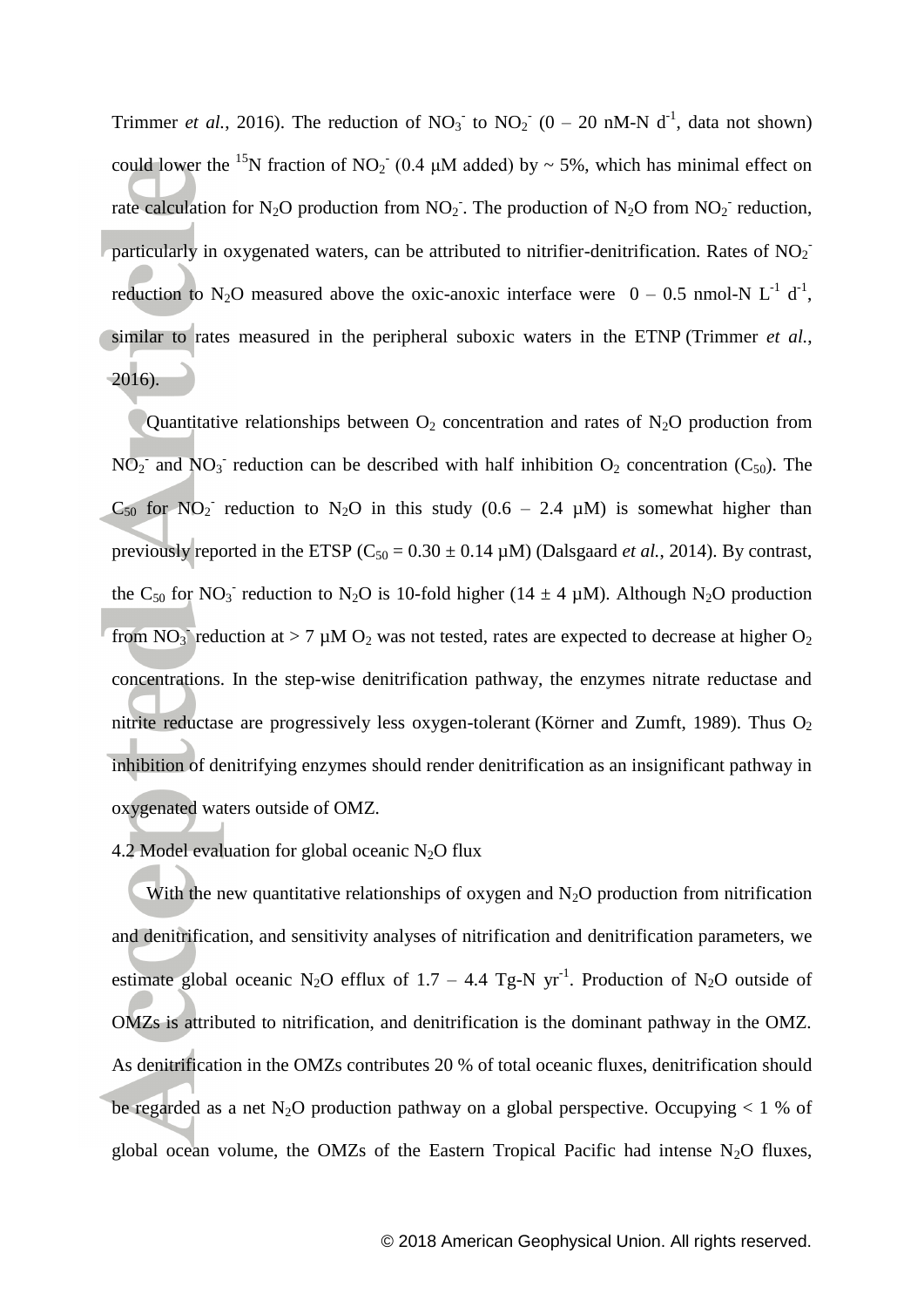equivalent to  $0.9 - 9$  mmol-N m<sup>-2</sup> yr<sup>-1</sup>, which is within the range of previous flux estimates of  $0-13$  mmol-N m<sup>-2</sup> yr<sup>-1</sup> in the ETSP and ETNP [\(Cohen and Gordon, 1978;](#page-20-7) [Charpentier](#page-19-9) *et al.*, [2010\)](#page-19-9). The production of  $N_2O$  parameterized in this study depends fundamentally on export and remineralization, therefore the relatively lower export production of this model ( $\sim 6$  Pg C  $yr^{-1}$ ) resulted lower N<sub>2</sub>O production compared to previous studies [\(Bianchi](#page-19-5) *et al.*, 2012; [Suntharalingam](#page-22-1) *et al.*, 2012; [Battaglia and Joos, 2018\)](#page-19-1). Statistical analysis shows that our median estimate of annual global production, 2.8 Tg-N  $yr^{-1}$  best reproduces the water column and surface  $N_2O$  distribution that are currently available (Figure S2). The oxygen-dependent N2O production rates presented here could be implemented into higher resolution models in future studies constraining highly variable  $N_2O$  fluxes in hypoxic coastal zones [\(Arevalo-](#page-19-10)[Martinez](#page-19-10) *et al.*, 2015; [Capelle](#page-19-7) *et al.*, 2018). This study suggests 15 % of the global N<sub>2</sub>O emission from oceanic contribution, which is lower than IPCC's estimate of 21 % [\(Ciais](#page-20-4) *et*)  $\overline{al}$ .[, 2013\)](#page-20-4). Thus the global N<sub>2</sub>O budget could have a relatively greater contribution from anthropogenic activities on land and coastal environments to global  $N<sub>2</sub>O$  emissions.

The increased  $N_2O$  production rates at low oxygen condition suggests that the ongoing ocean de-oxygenation (thickening and horizontal expansion of ODZs, as well as shoaling of the upper oxycline, [Stramma](#page-22-11) *et al.* (2008) could possibly increase future marine N<sub>2</sub>O efflux from the OMZs [\(Codispoti, 2010\)](#page-20-0). By the end of  $21<sup>st</sup>$  century, it is predicted that the Pacific Ocean will increase the OMZ volume up to 10 % (Cabré *et al.*[, 2015\)](#page-19-11), which will likely result in larger volume of suboxic water for net  $N_2O$  production from denitrification. Shoaling of the oxycline allows more rapid exchange between  $N_2O$ -supersaturated water and the atmosphere. It is still an open question whether the global oceanic  $N_2O$  flux will increase with the ongoing ocean warming. On one hand, warming of the surface ocean lowers  $N_2O$ solubility, leading to less  $N_2O$  retained in seawater during production, and thus to increased oceanic  $N_2$ O emissions. On the other hand, the global oceanic primary production would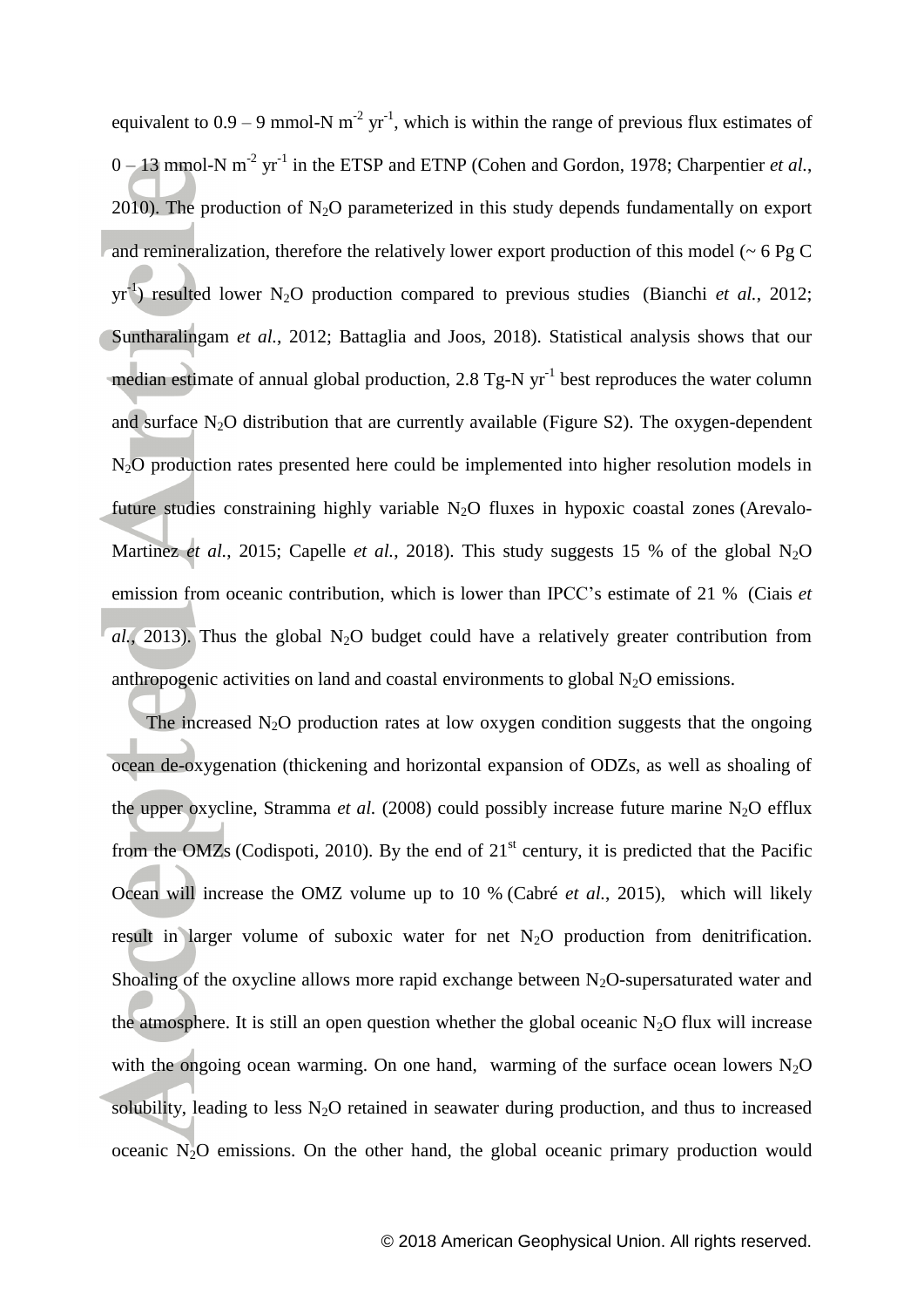decrease and cause lower water column remineralization and thus, lower N<sub>2</sub>O production [\(Martinez-Rey](#page-21-16) *et al.*, 2015; [Landolfi](#page-21-3) *et al.*, 2017). Experimental approaches to quantify the effect of organic matter availability on  $N_2O$  production rates and pathways could facilitate predicting future oceanic  $N_2O$  emissions.

#### **5 Conclusion**

In the vicinity of water column oxic-anoxic interface within the OMZs of the Eastern tropical Pacific, active N<sub>2</sub>O production was measured via oxidative (NH<sub>4</sub><sup>+</sup> oxidation) and reductive pathways (NO<sub>2</sub> and NO<sub>3</sub> reduction). Production of N<sub>2</sub>O from NH<sub>4</sub><sup>+</sup> oxidation occurred in the oxygenated waters, with higher rates at lower in situ oxygen concentrations. The  $N<sub>2</sub>O$  yield during nitrification increases with decreasing oxygen concentrations; and the field measurements of N<sub>2</sub>O yield were much lower (by  $2 - 10$ -fold) than those from culture experiments. Reduction of  $NO<sub>2</sub>$  and  $NO<sub>3</sub>$  to  $N<sub>2</sub>O$  mainly occurred in the anoxic layer and suboxic zones ( $[O_2]$  < 5  $\mu$ M) above the anoxic layer. Production of N<sub>2</sub>O via the reductive pathways had much higher rates than that of oxidative pathway. Increasing oxygen concentrations (up to 7  $\mu$ M) significantly inhibited NO<sub>2</sub> reduction to N<sub>2</sub>O; however, NO<sub>3</sub> reduction to N<sub>2</sub>O was not effectively inhibited. The relative abundance of water column NO<sub>3</sub><sup>-</sup> and  $NO<sub>2</sub>$  positively correlated with relative rates of N<sub>2</sub>O production from respective substrates. In all, denitrification, particularly  $NO_3$  reduction is the dominating  $N_2O$ production pathway in the OMZ and adjacent suboxic waters.

We quantified the effects of oxygen concentration on  $N_2O$  production from both oxidative and reductive pathways, and implemented into a global ocean model and estimated global oceanic N<sub>2</sub>O flux of 1.7 – 4.4 Tg-N yr<sup>-1</sup>. Although OMZs occupy a small fraction of ocean volume, high rates of  $N_2O$  production from denitrification result in OMZs contributed 20 % of oceanic N<sub>2</sub>O source. Thus, denitrification should be viewed as a net N<sub>2</sub>O production pathway on a global perspective.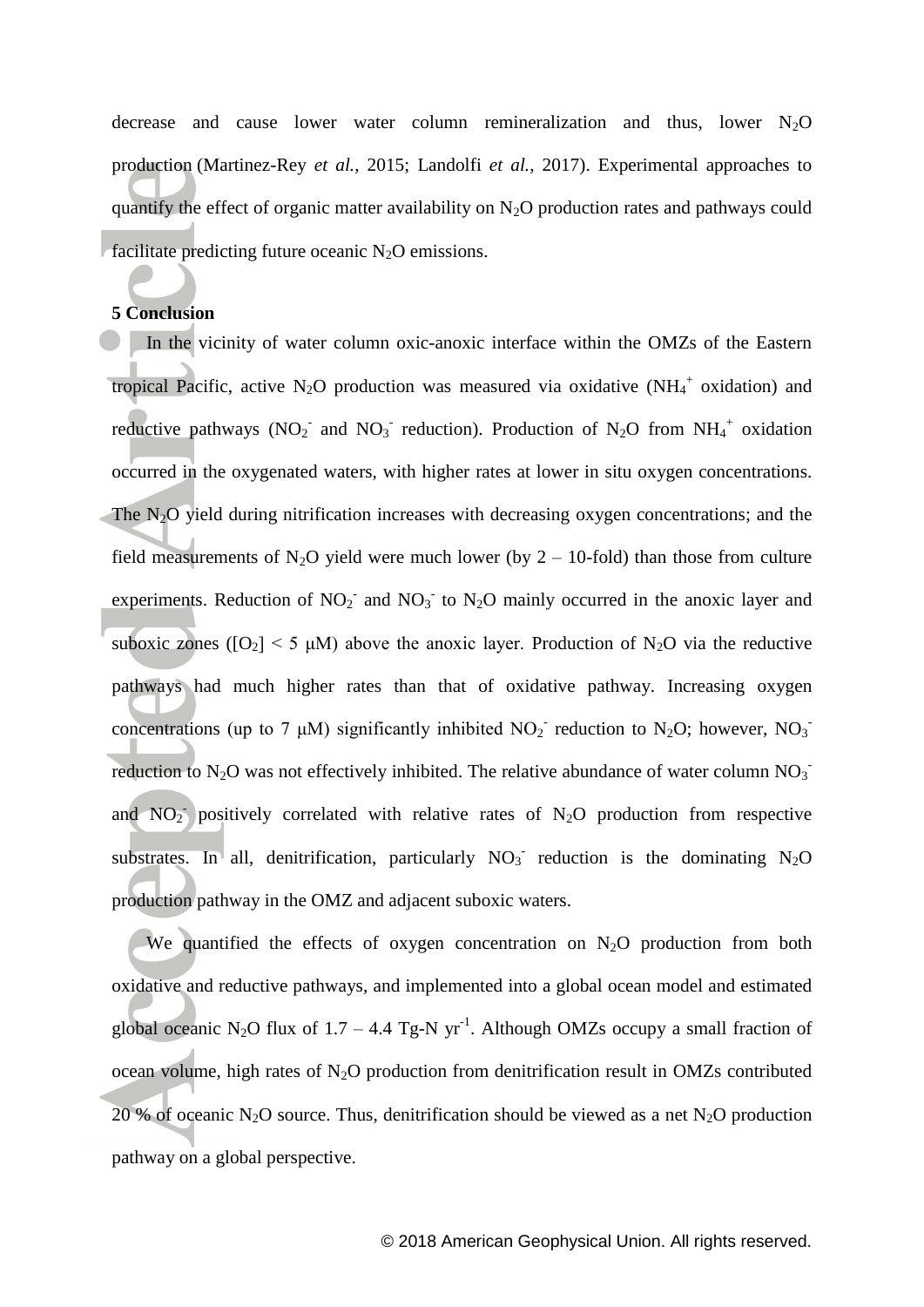#### **Acknowledgments**

The authors would like to thank B. Widner and P. Bernhardt for providing seawater nutrient analysis; G. Alarcón for the PPS operations and the STOX sensor data on R/V Atlantis; M. Blum for the PPS operations on R/V Ronald H. Brown and M. Mulholland as chief scientist on R/V Atlantis and Ronald H. Brown. During laboratory analysis, S. Oleynik provided valuable assistance. This research was supported by US-NSF grants OCE-1356043 to B. B. Ward, A. Jayakumar and M. Mulholland. Erik Buitenhuis and Parvadha Suntharalingam acknowledge support from the EU H2020 CRESCENDO project. The authors declare no competing financial interests. The manuscript is prepared to comply with AGU data policy. The data reported in this study can be found in the supplementary dataset.

## **References**

<span id="page-19-10"></span>Arevalo-Martinez, D. L., Kock, A., Loscher, C. R., Schmitz, R. A., & Bange, H. W. (2015). Massive nitrous oxide emissions from the tropical south pacific ocean, *Nature Geosciences*, *8*(7), 530-533. https://doi.org/10.1038/ngeo2469

<span id="page-19-8"></span>Babbin, A. R., Keil, R. G., Devol, A. H., & Ward, B. B. (2014). Organic matter stoichiometry, flux, and oxygen control nitrogen loss in the ocean, *Science*, *344*(6182), 406-408. https://doi.org/10.1126/science.1248364

<span id="page-19-2"></span>Babbin, A. R., Bianchi, D., Jayakumar, A., & Ward, B. B. (2015). Rapid nitrous oxide cycling in the suboxic ocean, *Science*, *348*(6239), 1127-1129. https://doi.org/10.1126/science.aaa8380

<span id="page-19-1"></span>Battaglia, G., & Joos, F. (2018). Marine n2o emissions from nitrification and denitrification constrained by modern observations and projected in multimillennial global warming simulations, *Global Biogeochemical Cycles*, *32*(1), 92-121. doi:10.1002/2017GB005671

<span id="page-19-5"></span>Bianchi, D., Dunne, J. P., Sarmiento, J. L., & Galbraith, E. D. (2012). Data-based estimates of suboxia, denitrification, and n2o production in the ocean and their sensitivities to dissolved o2, *Global Biogeochemical Cycles*, *26*(2), 6550–6555. https://doi.org/10.1029/2011GB004209

<span id="page-19-6"></span>Bisson, K. M., Siegel, D. A., DeVries, T., Cael, B. B., & Buesseler, K. O. (2018). How dataset characteristics influence ocean carbon export models, *Global Biogeochemical Cycles*, *0*(32). doi:10.1029/2018GB005934

<span id="page-19-0"></span>Blasing, T. J. (2016), Recent greenhouse gas concentrations, Environmental System Science Data Infrastructure for a Virtual Ecosystem; Carbon Dioxide Information Analysis Center (CDIAC), Oak Ridge National Laboratory (ORNL), Oak Ridge, TN (United States), United States. 10.3334/CDIAC/atg.032

<span id="page-19-3"></span>Bourbonnais, A., Letscher, R. T., Bange, H. W., Échevin, V., Larkum, J., Mohn, J., et al. (2017). N2o production and consumption from stable isotopic and concentration data in the peruvian coastal upwelling system, *Global Biogeochemical Cycles*, *31*(4), 678-698. https://doi.org/10.1002/2016GB005567

<span id="page-19-4"></span>Buitenhuis, E. T., Suntharalingam, P., & Le Quéré, C. (2018). Constraints on global oceanic emissions of n2o from observations and models, *Biogeosciences*, *15*(7), 2161-2175.

<span id="page-19-11"></span>Cabré, A., Marinov, I., Bernardello, R., & Bianchi, D. (2015). Oxygen minimum zones in the tropical pacific across cmip5 models: Mean state differences and climate change trends, *Biogeosciences*, *12*(18), 5429-5454.

<span id="page-19-7"></span>Capelle, D. W., Hawley, A. K., Hallam, S. J., & Tortell, P. D. (2018). A multi-year time-series of n2o dynamics in a seasonally anoxic fjord: Saanich inlet, british columbia, *Limnology and Oceanography*, *63*(2), 524-539. doi:10.1002/lno.10645

<span id="page-19-9"></span>Charpentier, J., Farías, L., & Pizarro, O. (2010). Nitrous oxide fluxes in the central and eastern south pacific, *Global Biogeochemical Cycles*, *24*(3). https://doi.org/10.1029/2008gb003388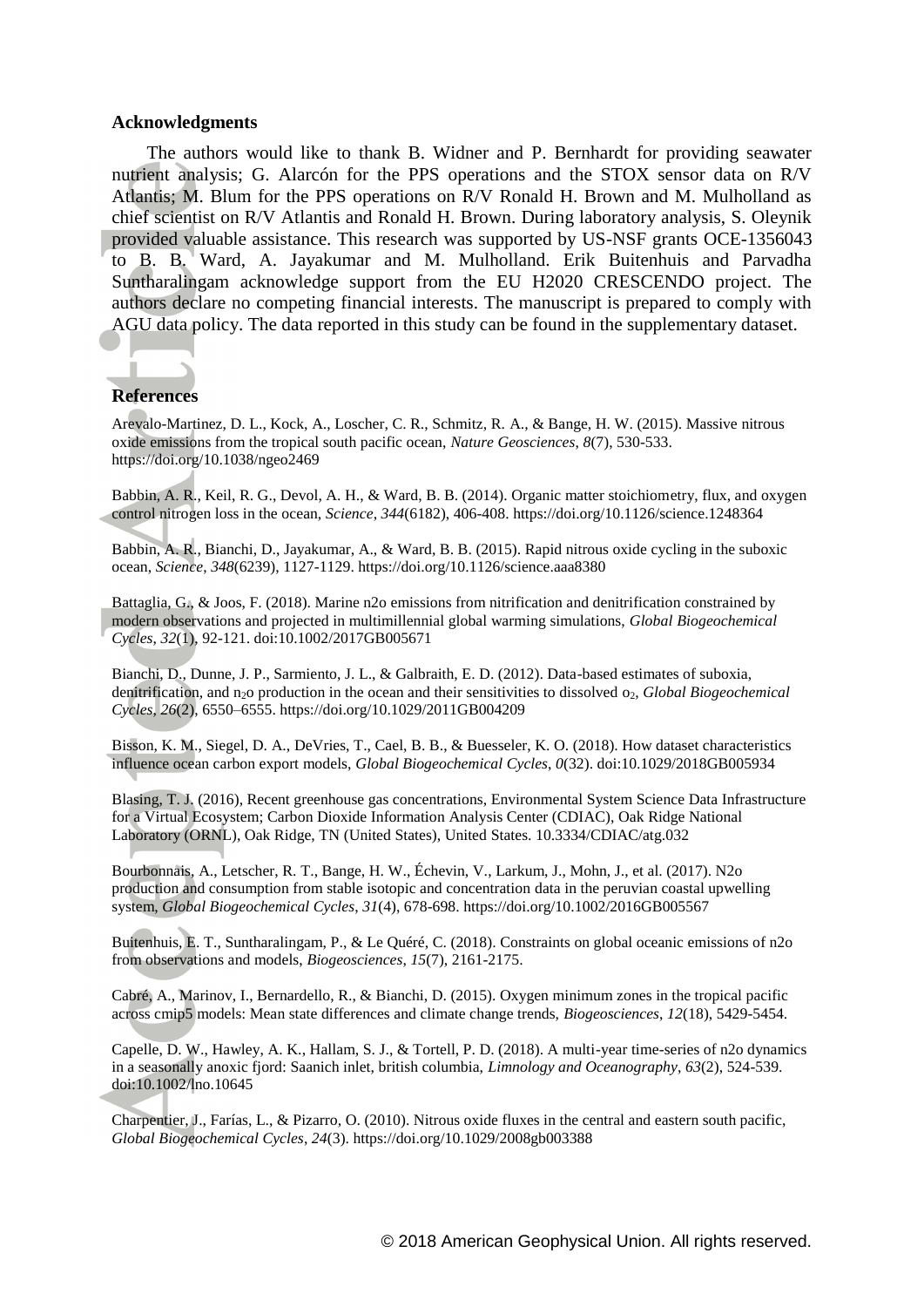<span id="page-20-4"></span>Ciais, P., C. Sabine, G. Bala, L. Bopp, V. Brovkin, J. Canadell, et al. (2013), Carbon and other biogeochemical cycles, 465–570 pp, Cambridge, United Kingdom and New York, NY, USA. https://doi.org/10.1017/CBO9781107415324.015.

<span id="page-20-0"></span>Codispoti, L. A. (2010). Interesting times for marine n2o, *Science*, *327*(5971), 1339-1340. https://doi.org/10.1126/science.1184945

<span id="page-20-2"></span>Codispoti, L. A., & Christensen, J. P. (1985). Nitrification, denitrification and nitrous oxide cycling in the eastern tropical south pacific ocean, *Marine Chemistry*, *16*(4), 277-300. https://doi.org/10.1016/0304- 4203(85)90051-9

<span id="page-20-3"></span>Codispoti, L. A., Brandes, J. A., Christensen, J. P., Devol, A. H., Naqvi, S. W. A., Paerl, H. W., & Yoshinari, T. (2001). The oceanic fixed nitrogen and nitrous oxide budgets: Moving targets as we enter the anthropocene?, *Scientia Marina*, *65*(S2), 85-105.

<span id="page-20-7"></span>Cohen, Y., & Gordon, L. I. (1978). Nitrous oxide in the oxygen minimum of the eastern tropical north pacific: Evidence for its consumption during denitrification and possible mechanisms for its production, *Deep-Sea Research*, *25*(6), 509-524. https://doi.org/10.1016/0146-6291(78)90640-9

<span id="page-20-13"></span>Dalsgaard, T., Stewart, F. J., Thamdrup, B., De Brabandere, L., Revsbech, N. P., Ulloa, O., et al. (2014). Oxygen at nanomolar levels reversibly suppresses process rates and gene expression in anammox and denitrification in the oxygen minimum zone off northern chile, *mBio*, *5*(6). https://doi.org/10.1128/mBio.01966- 14

<span id="page-20-1"></span>Elkins, J. W., Steven C. Wofsy, Michael B. Mcelroy, Charles E. Kolb, & Kaplan, W. A. (1978). Aquatic sources and sinks for nitrous oxide, *Nature*, *275*(5681), 602-606. https://doi.org/10.1038/275602a0

<span id="page-20-6"></span>Frame, C. H., & Casciotti, K. L. (2010). Biogeochemical controls and isotopic signatures of nitrous oxide production by a marine ammonia-oxidizing bacterium, *Biogeosciences*, *7*(9), 2695-2709. https://doi.org/10.5194/bg-7-2695-2010

<span id="page-20-8"></span>Freing, A., Wallace, D. W., & Bange, H. W. (2012). Global oceanic production of nitrous oxide, *Philosophical transactions of the Royal Society of London. Series B, Biological sciences*, *367*(1593), 1245-1255. https://doi.org/10.1098/rstb.2011.0360

<span id="page-20-14"></span>Freing, A., Wallace, D. W. R., Tanhua, T., Walter, S., & Bange, H. W. (2009). North atlantic production of nitrous oxide in the context of changing atmospheric levels, *Global Biogeochemical Cycles*, *23*(4). doi:10.1029/2009GB003472

<span id="page-20-12"></span>Garcia, H. E., & Gordon, L. I. (1992). Oxygen solubility in seawater: Better fitting equations, *Limnology and Oceanography*, *6*(37), 1307-1312.

<span id="page-20-5"></span>Goreau, T. J., Kaplan, W. A., Wofsy, S. C., McElroy, M. B., Valois, F. W., & Watson, S. W. (1980). Production of no<sub>2</sub> and n<sub>2</sub>o by nitrifying bacteria at reduced concentrations of oxygen, *Applied and Environmental Microbiology*, *40*(3), 526-532.

<span id="page-20-15"></span>Grundle, D. S., Maranger, R., & Juniper, S. K. (2012). Upper water column nitrous oxide distributions in the northeast subarctic pacific ocean, *Atmosphere-Ocean*, *50*(4), 475-486. 10.1080/07055900.2012.727779

<span id="page-20-11"></span>Hansen, H. P., & Koroleff, F. (1999), *Determination of nutrients*, Wiley-VCH Verlag GmbH, Wiley-VCH Verlag GmbH, Weinheim, Germany.

<span id="page-20-10"></span>Holmes, R. M., Aminot, A., Kerouel, R., Hooker, B. A., & Peterson, B. J. (1999). A simple and precise method for measuring ammonium in marine and freshwater ecosystems, *Canadian Journal of Fisheries and Aquatic Sciences*(56), 1801-1808. https://doi.org/10.1139/f99-128 (1999)

<span id="page-20-9"></span>Ji, Q., Babbin, A. R., Jayakumar, A., Oleynik, S., & Ward, B. B. (2015). Nitrous oxide production by nitrification and denitrification in the eastern tropical south pacific oxygen minimum zone, *Geophysical Research Letters*, *42*(24), 10,755-710,764. https://doi.org/10.1002/2015GL066853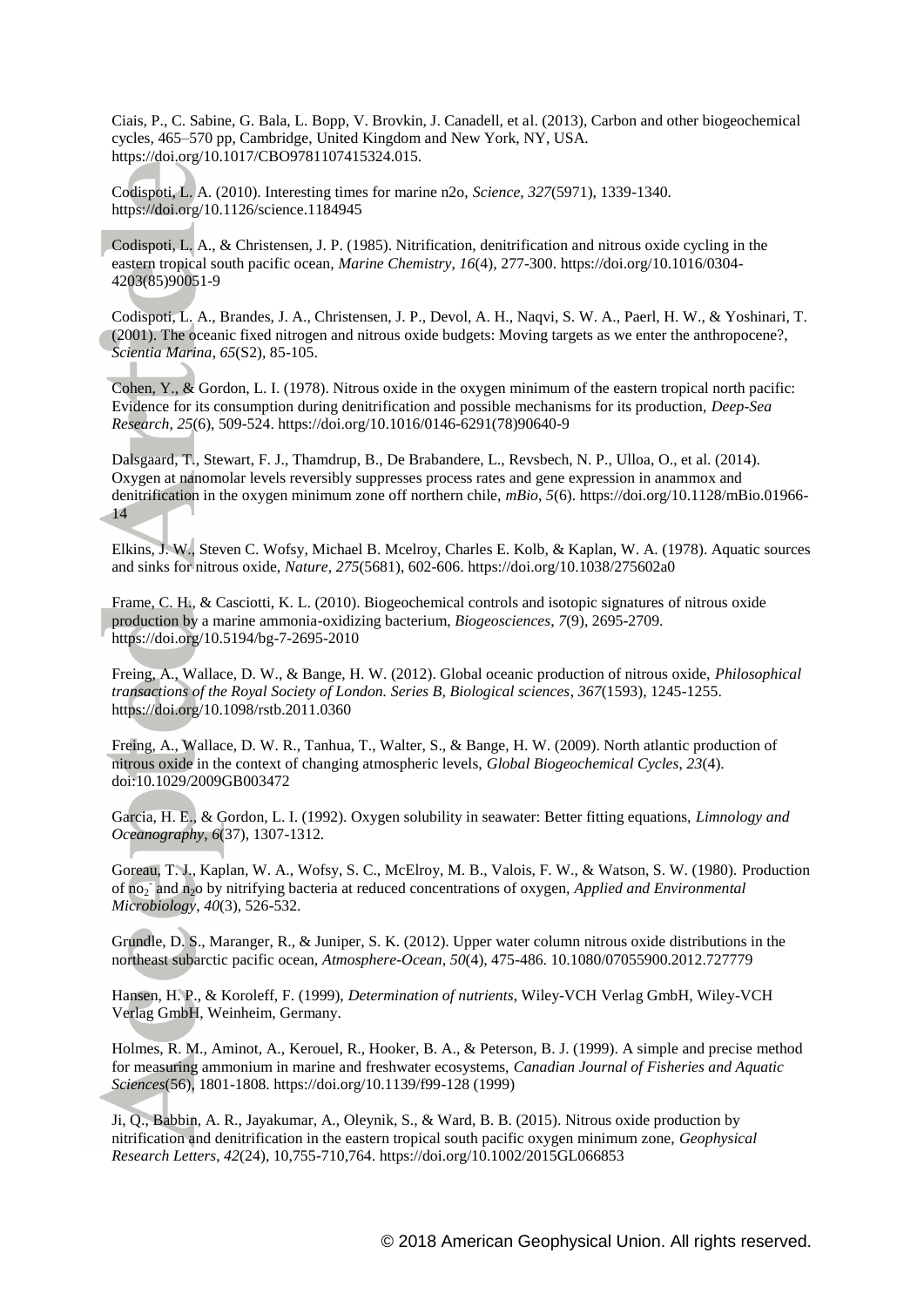<span id="page-21-10"></span>Kock, A., & Bange, H. W. (2015). Counting the ocean's greenhouse gas emissions, *Eos*(96), 10-13. https://doi.org/10.1029/2015EO023665

<span id="page-21-15"></span>Körner, H., & Zumft, W. G. (1989). Expression of denitrification enzymes in response to the dissolved oxygen level and respiratory substrate in continuous culture of pseudomonas stutzeri, *Applied and Environmental Microbiology*, *55*(7), 1670-1676.

<span id="page-21-3"></span>Landolfi, A., Somes, C. J., Koeve, W., Zamora, L. M., & Oschlies, A. (2017). Oceanic nitrogen cycling and n2o flux perturbations in the anthropocene, *Global Biogeochemical Cycles*, *31*(8), 1236-1255. doi:10.1002/2017GB005633

<span id="page-21-2"></span>Law, C. S., & Owens, N. J. P. (1990). Significant flux of atmospheric nitrous oxide from the northwest indian ocean, *Nature*, *346*(6287), 826-828. https://doi.org/10.1038/346826a0

<span id="page-21-9"></span>Le Quéré, C., Buitenhuis, E. T., Moriarty, R., Alvain, S., Aumont, O., Bopp, L., et al. (2016). Role of zooplankton dynamics for southern ocean phytoplankton biomass and global biogeochemical cycles, *Biogeosciences*, *13*(14), 4111-4133. https://doi.org/10.5194/bg-13-4111-2016

<span id="page-21-4"></span>Löscher, C. R., Kock, A., Könneke, M., LaRoche, J., Bange, H. W., & Schmitz, R. A. (2012). Production of oceanic nitrous oxide by ammonia-oxidizing archaea, *Biogeosciences*, *9*(7), 2419-2429. https://doi.org/10.5194/bg-9-2419-2012

<span id="page-21-8"></span>Madec, G., Delecluse, P., Imbard, M., & Lévy, C. (1998), Opa 8.1 ocean general circulation model reference manual, notes pole model, edited by I. P. S. L. d. S. d. l. E. Global, p. 91, Laboratoire d'Océanographie DYnamique et de Climatologie.

<span id="page-21-16"></span>Martinez-Rey, J., Bopp, L., Gehlen, M., Tagliabue, A., & Gruber, N. (2015). Projections of oceanic n2o emissions in the 21st century using the ipsl earth system model, *Biogeosciences*, *12*(13), 4133-4148. 10.5194/bg-12-4133-2015

<span id="page-21-7"></span>McIlvin, M. R., & Altabet, M. A. (2005). Chemical conversion of nitrate and nitrite to nitrous oxide for nitrogen and oxygen isotopic analysis in freshwater and seawater, *Analytical Chemistry*, *77*(17), 5589-5595.

<span id="page-21-11"></span>Nevison, C., Butler, J. H., & Elkins, J. W. (2003). Global distribution of n<sub>2</sub>o and the  $\delta$ n<sub>2</sub>o-aou yield in the subsurface ocean, *Global Biogeochemical Cycles*, *17*(4). https://doi.org/10.1029/2003GB002068

<span id="page-21-12"></span>Peng, X., Fuchsman, C. A., Jayakumar, A., Warner, M. J., Devol, A. H., & Ward, B. B. (2016). Revisiting nitrification in the eastern tropical south pacific: A focus on controls, *Journal of Geophysical Research: Oceans*, *121*(3), 1667-1684. 10.1002/2015JC011455

<span id="page-21-5"></span>Poth, M., & Focht, D. D. (1985). (15)n kinetic analysis of n(2)o production by nitrosomonas europaea: An examination of nitrifier denitrification, *Applied and Environmental Microbiology*, *49*(5), 1134-1141.

<span id="page-21-1"></span>Prather, M. J., Holmes, C. D., & Hsu, J. (2012). Reactive greenhouse gas scenarios: Systematic exploration of uncertainties and the role of atmospheric chemistry, *Geophysical Research Letters*, *39*(9). https://doi.org/10.1029/2012GL051440

<span id="page-21-14"></span>Qin, W., Meinhardt, K. A., Moffett, J. W., Devol, A. H., Virginia Armbrust, E., Ingalls, A. E., & Stahl, D. A. (2017). Influence of oxygen availability on the activities of ammonia-oxidizing archaea, *Environmental Microbiology Reports*, *9*(3), 250-256. https://doi.org/10.1111/1758-2229.12525

<span id="page-21-0"></span>Ravishankara, A., Daniel, J. S., & Portmann, R. W. (2009). Nitrous oxide (n2o): The dominant ozone-depleting substance emitted in the 21st century, *Science*, *326*(5949), 123-125.

<span id="page-21-6"></span>Revsbech, N. P., Larsen, L. H., Gundersen, J., Dalsgaard, T., Ulloa, O., & Thamdrup, B. (2009). Determination of ultra-low oxygen concentrations in oxygen minimum zones by the stox sensor, *Limnology and Oceanography Methods*, *7*, 371-381.

<span id="page-21-13"></span>Santoro, A. E., Buchwald, C., McIlvin, M. R., & Casciotti, K. L. (2011). Isotopic signature of n(2)o produced by marine ammonia-oxidizing archaea, *Science*, *333*(6047), 1282-1285. https://doi.org/10.1126/science.1208239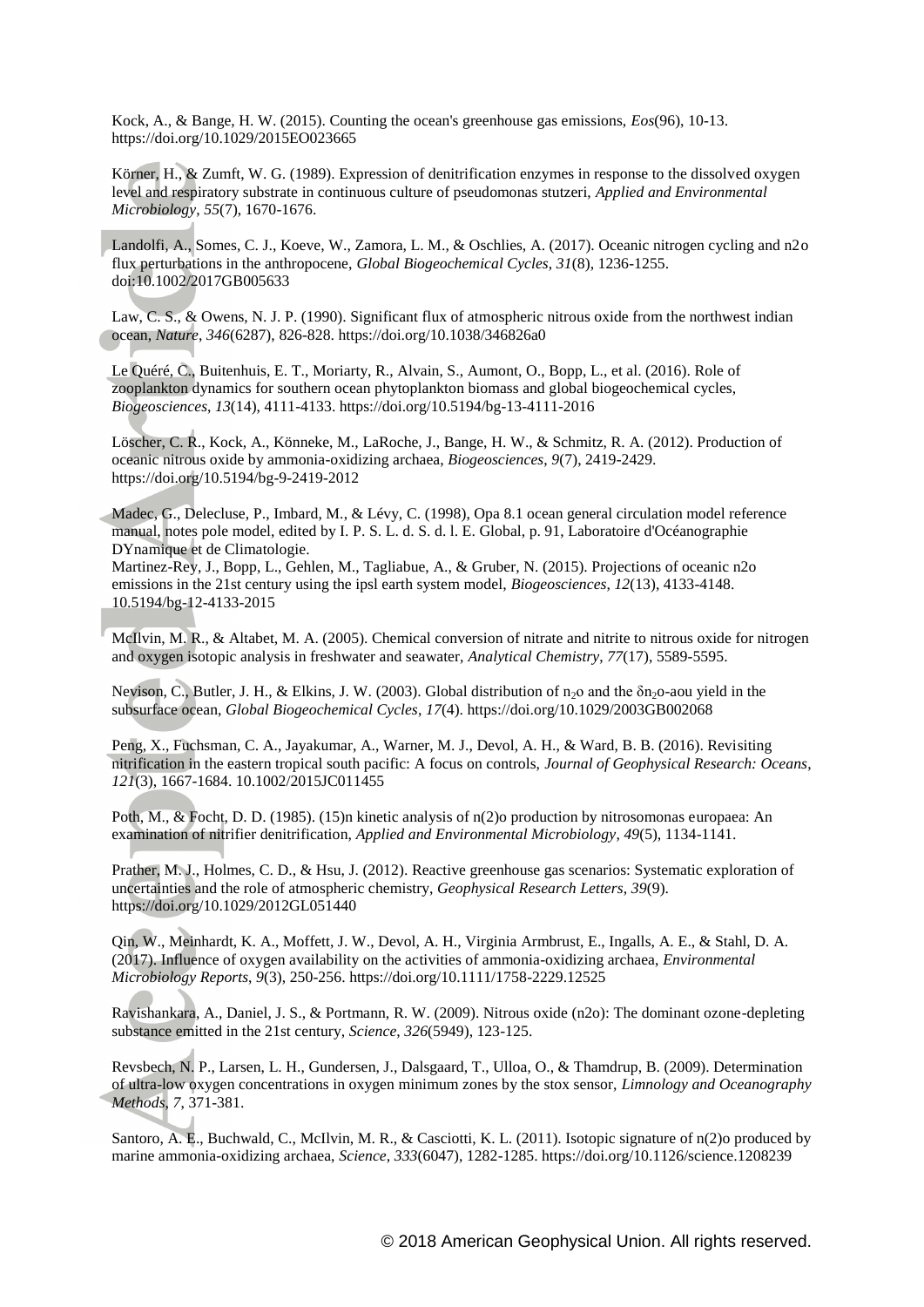<span id="page-22-3"></span>Siegel, D. A., Buesseler, K. O., Doney, S. C., Sailley, S. F., Behrenfeld, M. J., & Boyd, P. W. (2014). Global assessment of ocean carbon export by combining satellite observations and food-web models, *Global Biogeochemical Cycles*, *28*(3), 181-196. doi:10.1002/2013GB004743

<span id="page-22-11"></span>Stramma, L., Johnson, G. C., Sprintall, J., & Mohrholz, V. (2008). Expanding oxygen-minimum zones in the tropical oceans, *Science*, *320*(5876), 655-658. https://doi.org/10.1126/science.1153847

<span id="page-22-1"></span>Suntharalingam, P., Buitenhuis, E., Le Quéré, C., Dentener, F., Nevison, C., Butler, J. H., et al. (2012). Quantifying the impact of anthropogenic nitrogen deposition on oceanic nitrous oxide, *Geophysical Research Letters*, *39*(7). https://doi.org/10.1029/2011GL050778

<span id="page-22-4"></span>Takahashi, T., Broecker, W. S., & Langer, S. (1985). Redfield ratio based on chemical data from isopycnal surfaces, *Journal of Geophysical Research: Oceans*, *90*(C4), 6907-6924. https://doi.org/10.1029/JC090iC04p06907

<span id="page-22-10"></span>Trimmer, M., Chronopoulou, P.-M., Maanoja, S. T., Upstill-Goddard, R. C., Kitidis, V., & Purdy, K. J. (2016). Nitrous oxide as a function of oxygen and archaeal gene abundance in the north pacific, *Nature Communications*, *7*, 13451. https://doi.org/10.1038/ncomms13451

<span id="page-22-6"></span><span id="page-22-2"></span>UNESCO (1994), Protocols for the joint global ocean flux study (jgofs) core measurements, edited by I. O. Commission, United Nations Educational, Scientific and Cultural Organization. Wanninkhof, R. (1992). Relationship between wind speed and gas exchange over the ocean, *Journal of Geophysical Research: Oceans*, *97*(C5), 7373-7382. https://doi.org/10.1029/92JC00188

<span id="page-22-7"></span>Ward, B. B. (2005). Temporal variability in nitrification rates and related biogeochemical factors in monterey bay, california, USA, *Marine Ecology Progress Series*, *292*, 97-109. https://doi.org/10.3354/meps292097

<span id="page-22-9"></span>Ward, B. B., Tuit, C. B., Jayakumar, A., Rich, J. J., Moffett, J., & Naqvi, S. W. A. (2008). Organic carbon, and not copper, controls denitrification in oxygen minimum zones of the ocean, *Deep-Sea Research Part I*, *55*(12), 1672-1683. https://doi.org/10.1016/j.dsr.2008.07.005

<span id="page-22-5"></span>Weiss, R. F., & Price, B. A. (1980). Nitrous oxide solubility in water and seawater, *Marine Chemistry*, *8*(4), 347-359. https://doi.org/10.1016/0304-4203(80)90024-9

<span id="page-22-0"></span>Wilson, S. T., del Valle, D. A., Segura-Noguera, M., & Karl, D. M. (2014). A role for nitrite in the production of nitrous oxide in the lower euphotic zone of the oligotrophic north pacific ocean, *Deep-Sea Research Part I*, *85*, 47-55. https://doi.org/10.1016/j.dsr.2013.11.008

<span id="page-22-8"></span>Yoshida, N., Morimoto, H., Hirano, M., Koike, I., Matsuo, S., Wada, E., et al. (1989). Nitrification rates and <sup>15</sup>n abundances of n<sub>2</sub>o and no<sub>3</sub> in the western north pacific, *Nature*, 342(6252), 895-897. 10.1038/342895a0

Acce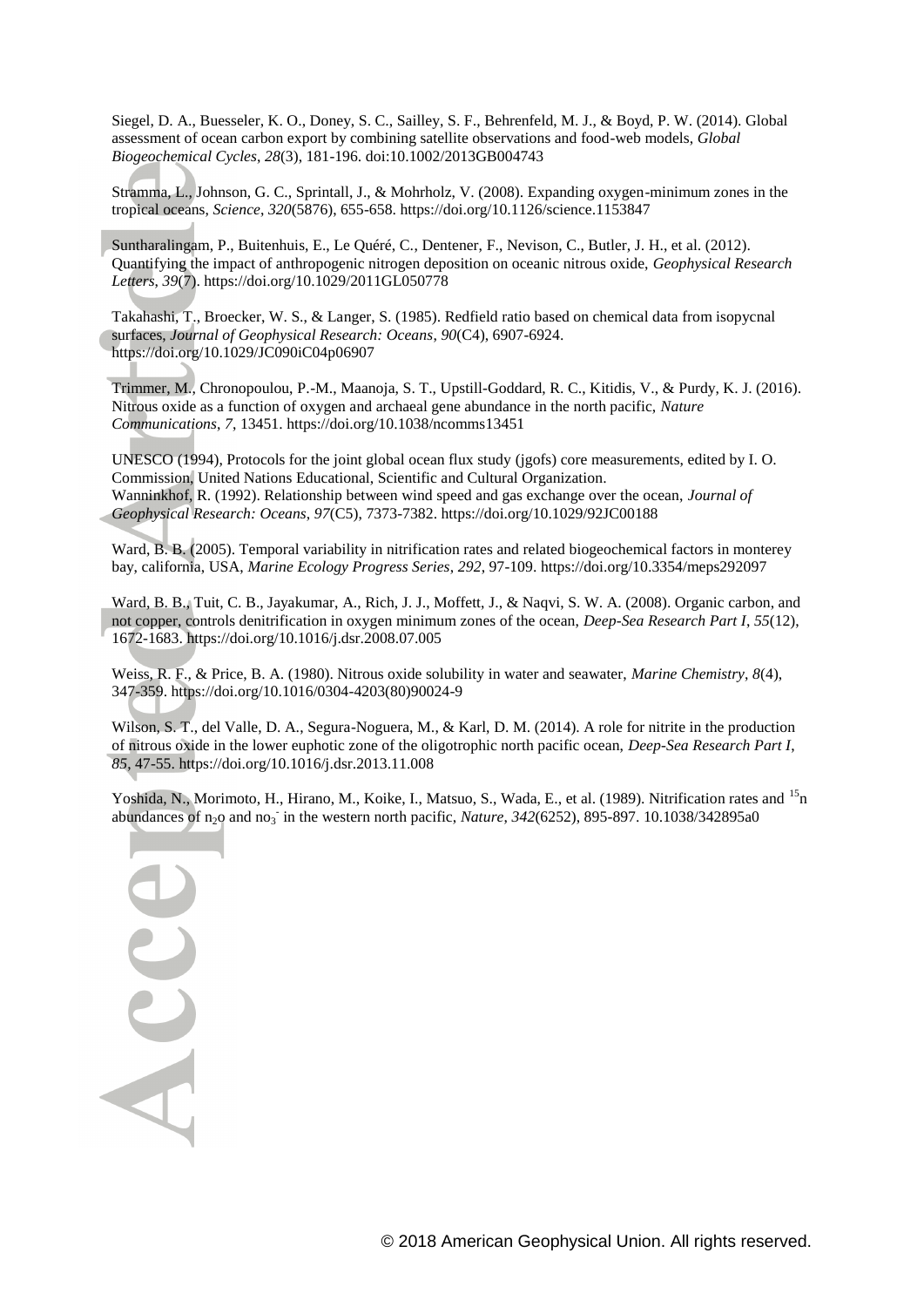**Table 1.** Sensitivity analysis of annual global oceanic N<sub>2</sub>O production from nitrification and denitrification. Median production was calculated based on median parameterizations for both nitrification and denitrification (simulation 1). The uncertainties for  $N_2O$  production from nitrification and denitrification were derived from simulations 2 and 3, and simulation 4 and 5, respectively.

|  | Simulation<br>number | Nitrification yield<br>$J_1 = [a / [O_2] (\mu M) + b]$ | Denitrification<br>$f(O_2) = exp (\lambda (O_2 (\mu M) - 1)$ | $N2O$ production<br>from nitrification<br>$(Tg N yr-1)$ | $N2O$ production<br>from denitrification<br>$(Tg N yr-1)$ | Annual $N2O$<br>production (Tg N) |
|--|----------------------|--------------------------------------------------------|--------------------------------------------------------------|---------------------------------------------------------|-----------------------------------------------------------|-----------------------------------|
|  |                      | $a = 0.2, b = 0.08$                                    | $\lambda = -0.1$<br>$(e$ -folding $[O_2]$ = 10 µM)           | 2.2                                                     | 0.6                                                       | 2.8                               |
|  | 2                    | $a = 0.07, b = 0.04$                                   | $\lambda = -0.1$<br>$(e$ -folding $[O_2] = 10 \mu M$ )       | 1.1                                                     | 0.6                                                       | 1.7                               |
|  | 3                    | $a = 0.33$ , $b = 0.12$                                | $\lambda = -0.1$<br>$(e$ -folding $[O_2] = 10 \mu M$ )       | 3.3                                                     | 0.6                                                       | 3.9                               |
|  | $\overline{4}$       | $a = 0.2, b = 0.08$                                    | $\lambda = -0.6667$<br>$(e$ -folding $[O_2] = 1.5 \mu M$ )   | 2.2                                                     | 0.1                                                       | 2.3                               |
|  | 5                    | $a = 0.2, b = 0.08$                                    | $\lambda = -0.05$<br>$(e$ -folding $[O_2] = 20 \mu M$ )      | 2.2                                                     | 2.1                                                       | 4.3                               |

te ICCCEDI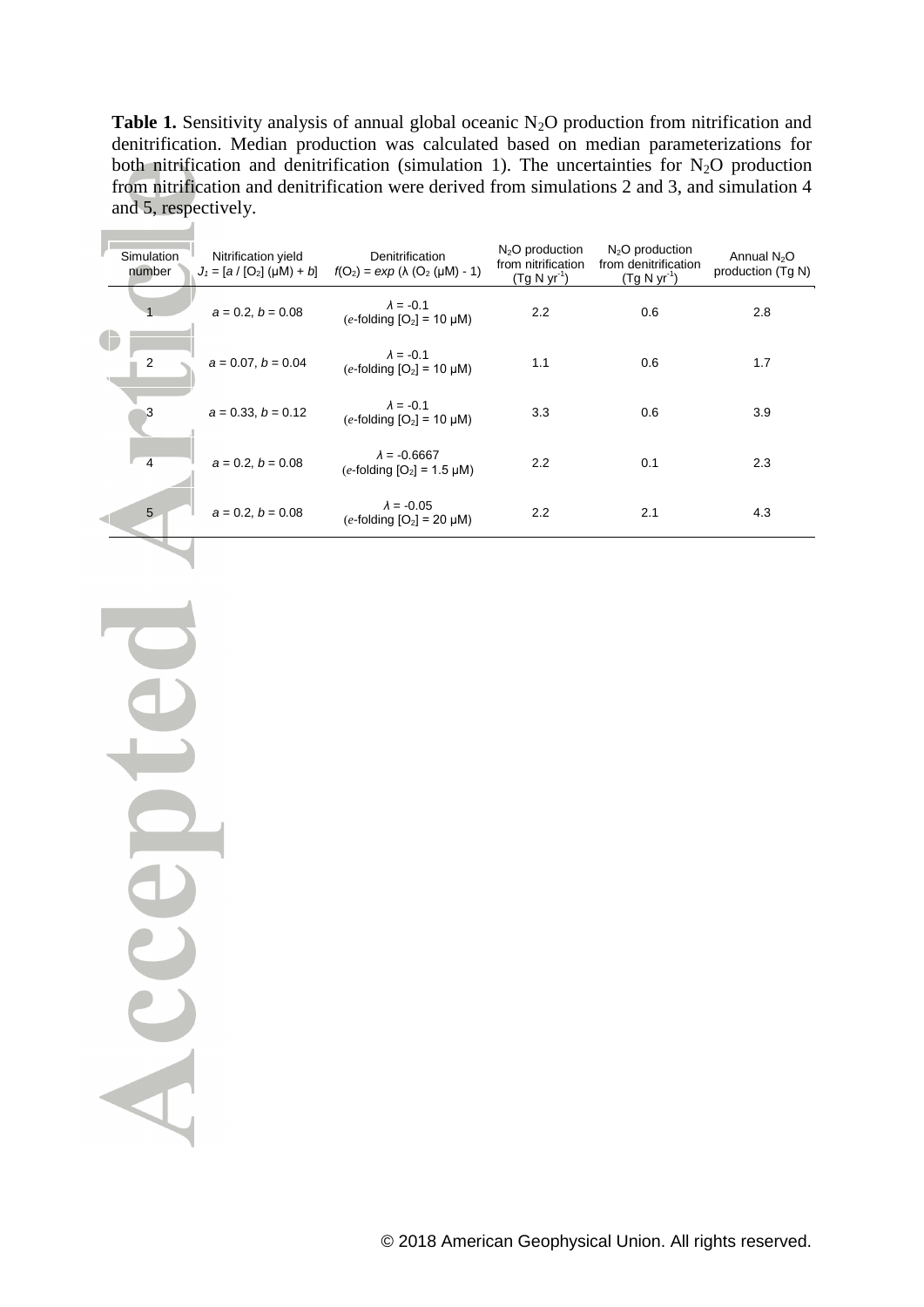

Figure 1. Nitrogen transformations related to N<sub>2</sub>O production and consumption in marine environments. (a) Ammonium (NH<sub>4</sub><sup>+</sup>) oxidation to nitrite (NO<sub>2</sub>). (b) NH<sub>4</sub><sup>+</sup> oxidation to N<sub>2</sub>O. (c)  $NO_2$ <sup>-</sup> oxidation to nitrate ( $NO_3$ <sup>-</sup>). (d)  $NO_3$ <sup>-</sup> reduction to  $NO_2$ <sup>-</sup> . (e)  $NO_2$ <sup>-</sup> reduction to  $N_2O$ via nitric oxide (NO). (f)  $N_2O$  reduction to  $N_2$ . Filled arrows (reaction (a), (b) and (c)) represent oxidative pathways, requiring molecular oxygen as terminal electron acceptor. Open arrows (reaction (d), (e) and (f)) represent reductive pathways requiring organic matter as the electron donor. In the main text,  $N_2O$  production from nitrification includes pathways (b) and (a) coupled with (e);  $N_2O$  production from denitrification includes pathways (e) and (d) coupled with (e).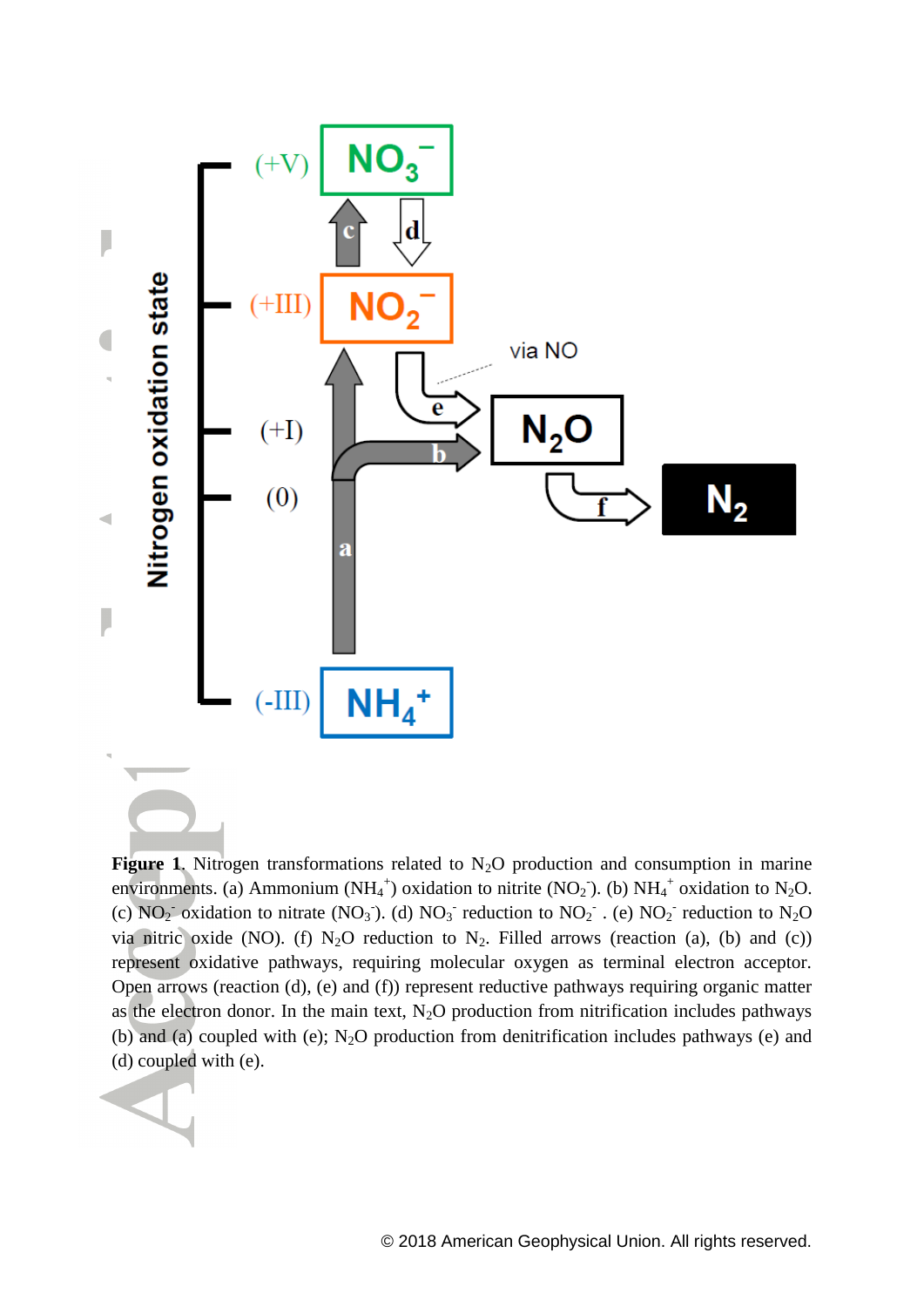

**Figure 2**. Sampling locations during cruises in 2016 ETNP (upper panel) and 2015 ETSP (lower panel). Comprehensive measurements of nitrous oxide production were performed at stations representing coastal environment (diamonds) and open-ocean environment (triangles). High resolution oxygen profiles were obtained at both comprehensive stations and transect stations (dots). Color map shows minimum dissolved oxygen concentration (µmol L<sup>-</sup>  $<sup>1</sup>$ ) within the upper 1000 m water column.</sup>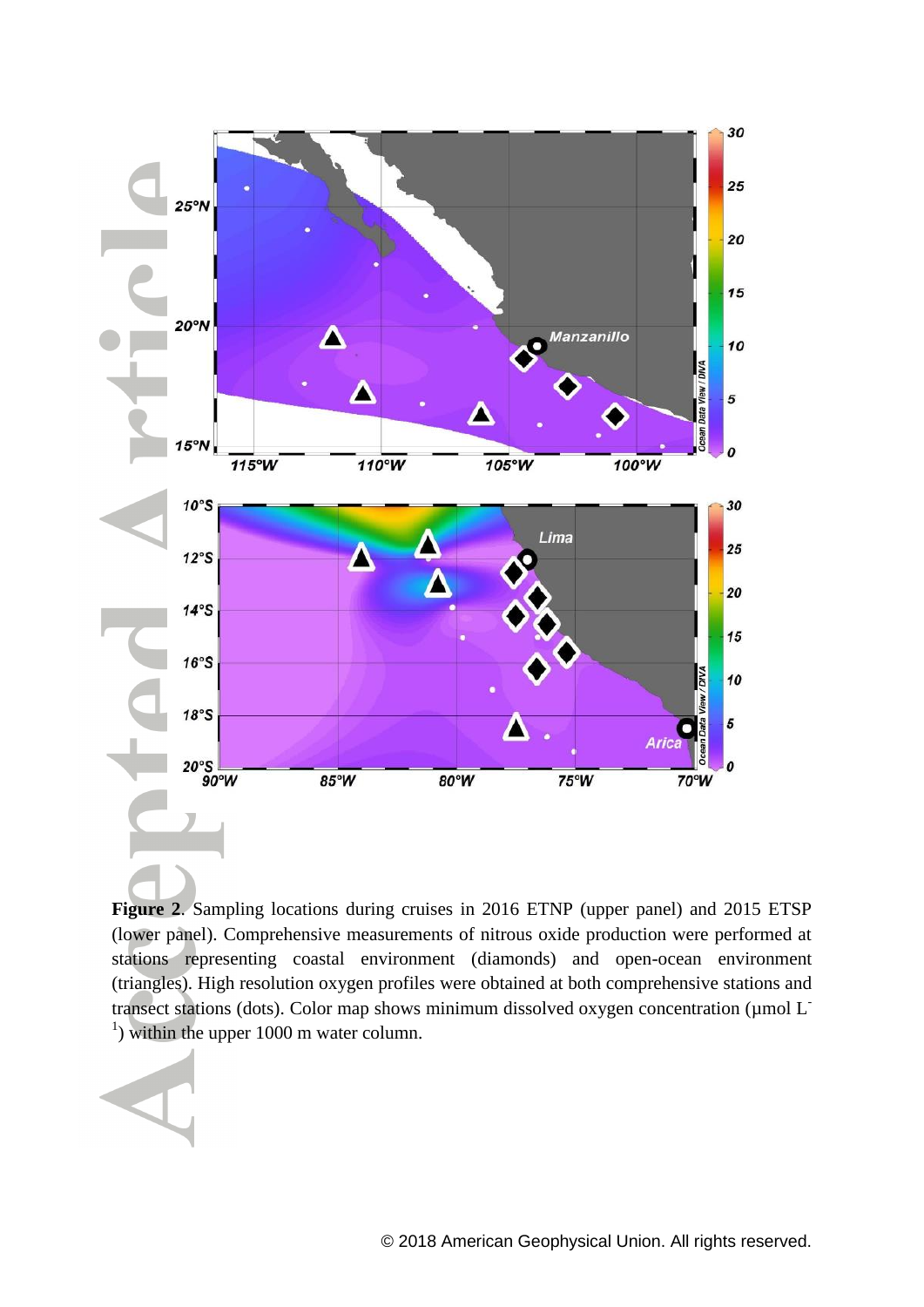

**Figure 3.** Rates of N<sub>2</sub>O production from  $NH_4^+$  oxidation (A),  $NO_2^-$  reduction (B) and  $NO_3^$ reduction (C) at depths relative to the oxic-anoxic interface (shaded line) during cruises in 2013 ETSP (crosses), 2015 ETSP (filled diamonds) and 2016 ETNP (open circles). Arrows represent significant ( $p < 0.05$ , see methods) production rates at depth  $\geq 200$  m below oxicanoxic interface. Inset: N<sub>2</sub>O production from  $NH_4^+$  oxidation (A), NO<sub>2</sub> reduction (B) and NO<sub>3</sub> reduction (C) within  $\pm 100$  m of the oxic-anoxic interface. Error bar represents standard deviation of rates derived from a linear fit to three time points measured in duplicate  $(n = 5)$ .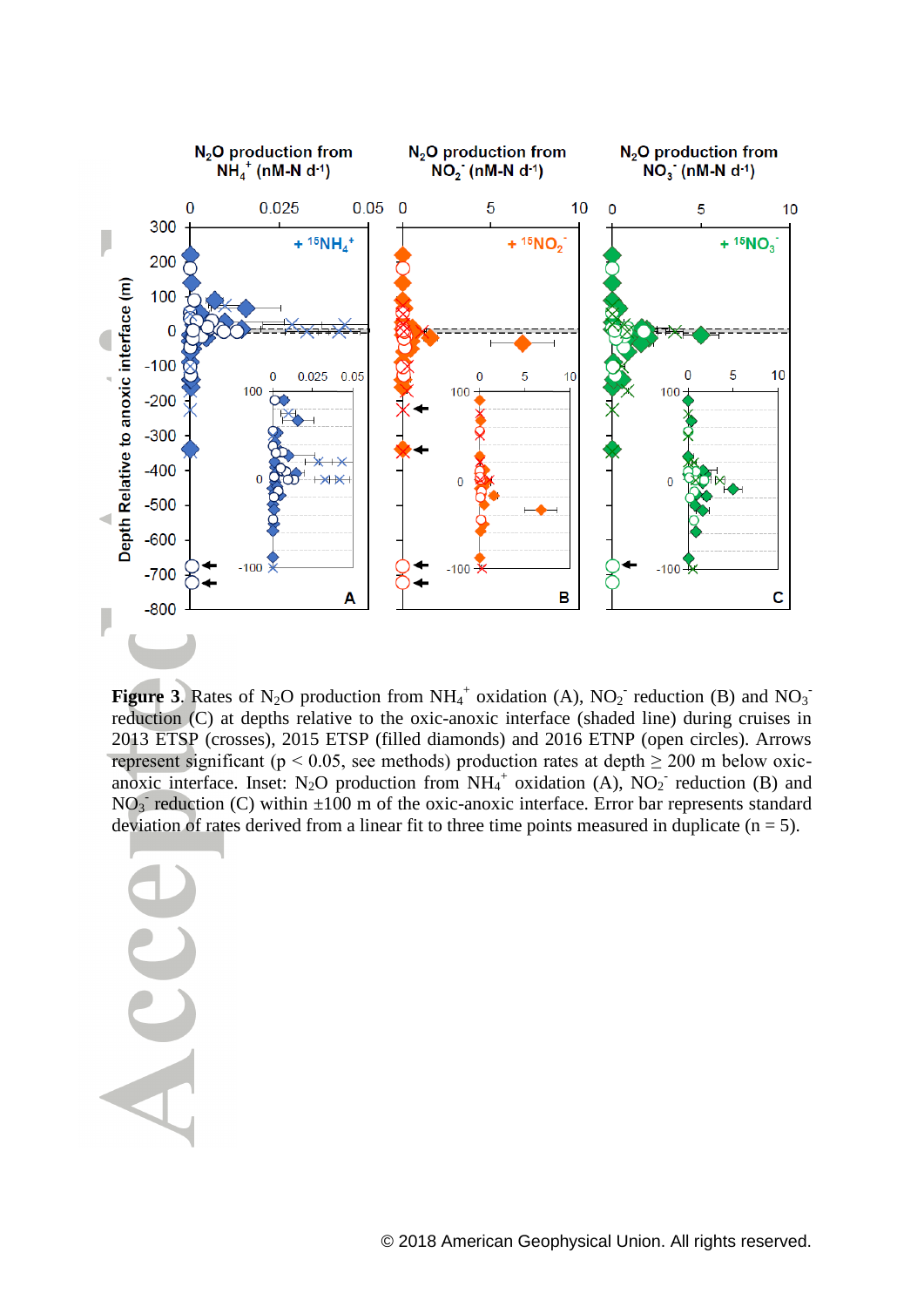

**Figure 4.** N<sub>2</sub>O yield (%) during nitrification, the molar nitrogen ratio of N<sub>2</sub>O production to  $NO<sub>2</sub>$  production during NH<sub>4</sub><sup>+</sup> oxidation, measured at a range of  $O<sub>2</sub>$  concentrations. Data are from cruises in 2015 ETSP (filled diamonds) and 2016 ETNP (open circles) and compared to the N2O yield vs. oxygen relationship based on the bacterial culture work [\(Goreau](#page-20-5) *et al.*, [1980;](#page-20-5) [Nevison](#page-21-11) *et al.*, 2003) (dashed line) and the empirical fit in this study (solid line, Yield  $(\%)=0.2/[O_2](\mu M)+0.08).$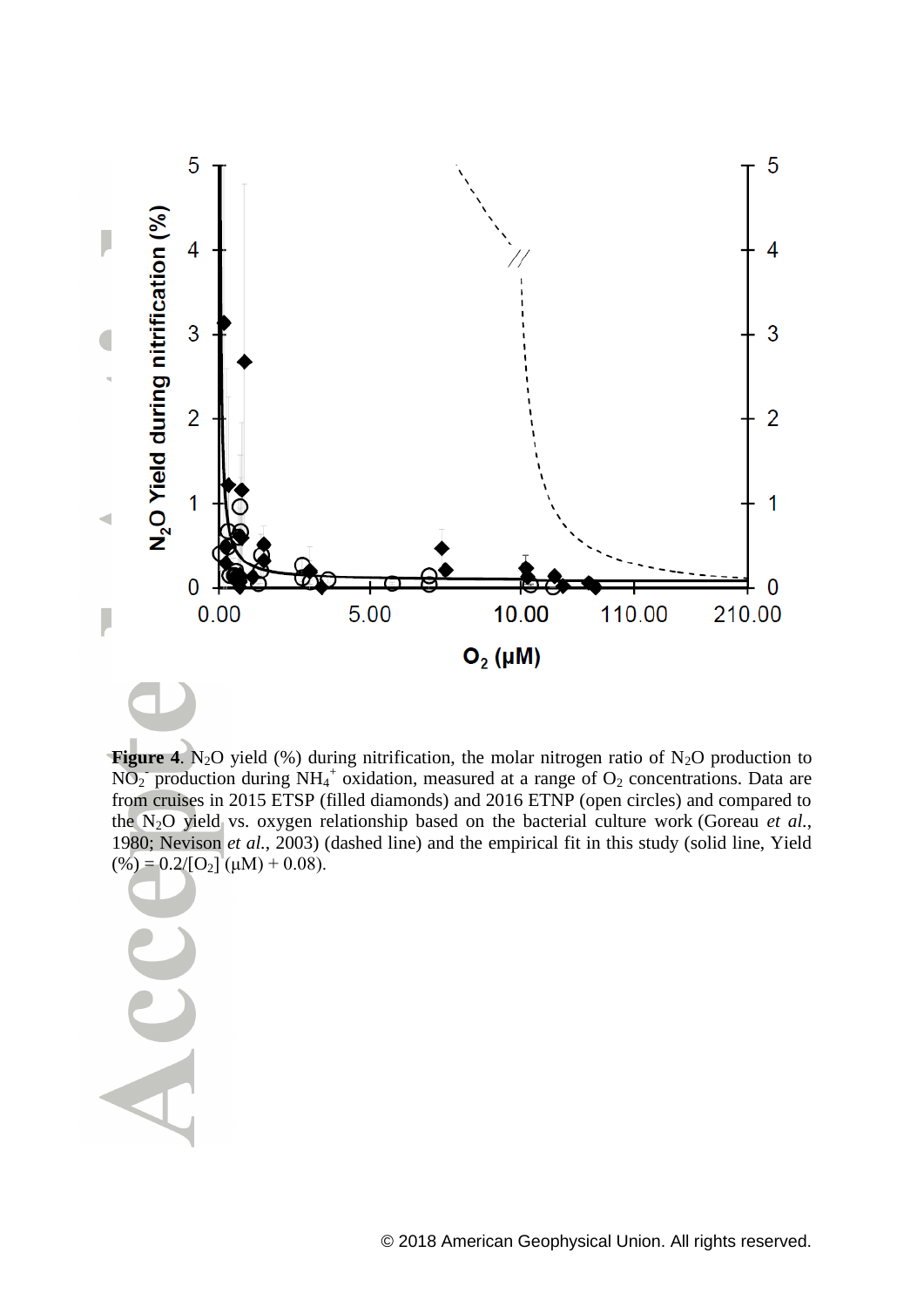

**Figure 5.** The ratio of N<sub>2</sub>O production rates from  $NO_2$  and that from  $NO_3$  plotted against ratio of  $NO<sub>2</sub>$  and  $NO<sub>3</sub>$  concentrations during incubation experiments. Only significant production rates are plotted. Data are from cruises of 2013 ETSP (cross), 2015 ETSP (filled diamonds) and 2016 ETNP (circles). Linear regressions were statistically significant for data with  $NO<sub>2</sub>$  and  $NO<sub>3</sub>$  concentration ratios below 0.5 (solid line, inset) and below 1.6 (dashed line). Curvature of linear regression was due to logarithmic scale on y-axis. Inset: Plotted data with  $NO_2^{\dagger}$  and  $NO_3^{\dagger}$  concentration ratio < 0.5.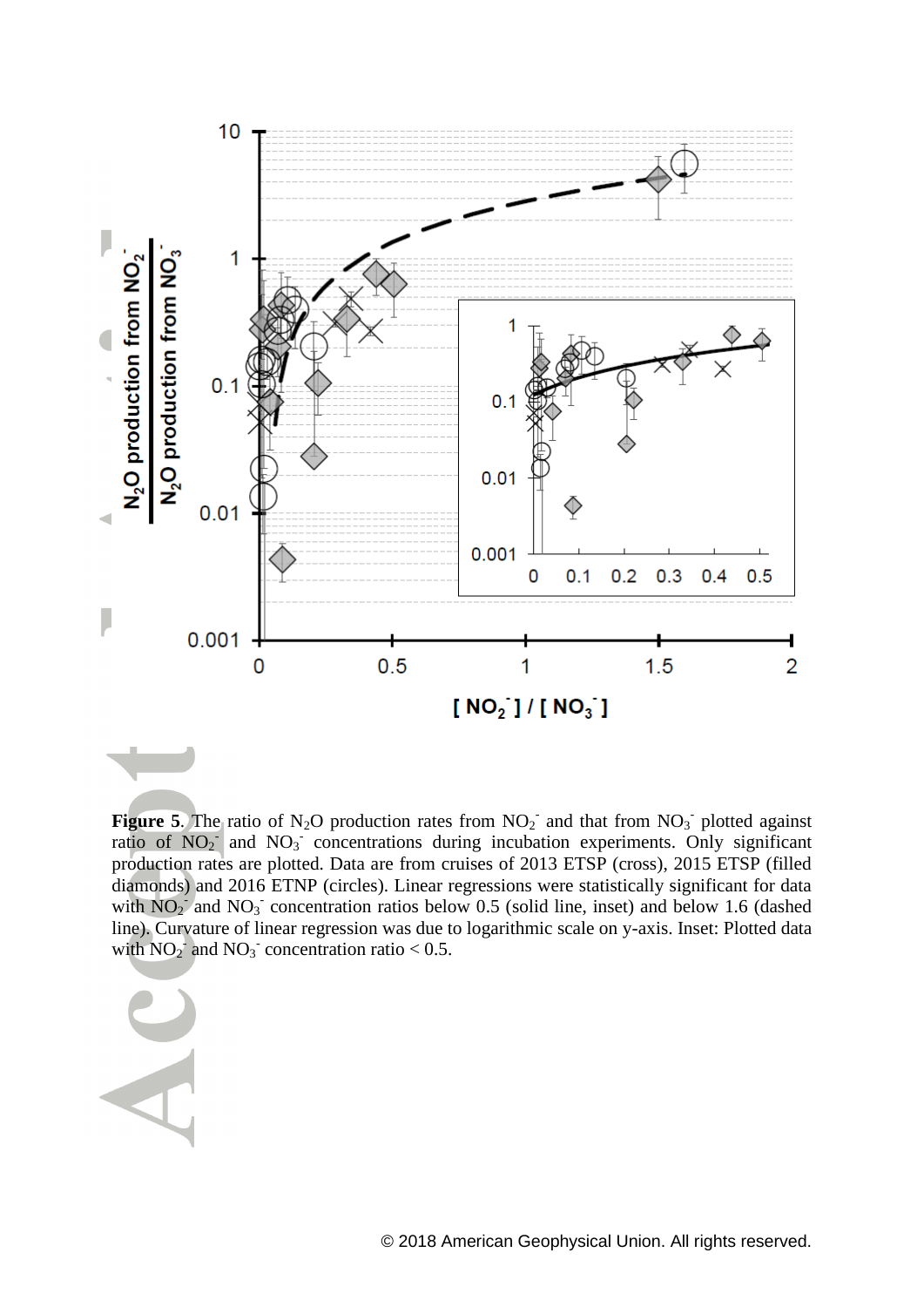

**Figure 6.** Rates of N<sub>2</sub>O production from  $NH_4^+$  oxidation (A),  $NO_2^-$  reduction (B) and  $NO_3^$ reduction (C) under manipulated oxygen concentrations during cruises in 2015 ETSP (diamonds) and 2016 ETNP (circles). Measurements were performed at stations representing coastal environment (filled symbols) and open-ocean environment (open symbols). The *in situ* oxygen concentrations at the time of sampling was  $< 0.1 \mu M$ . Standard deviation of rates derived from a linear fit to three time points measured in duplicate  $(n = 5)$ .